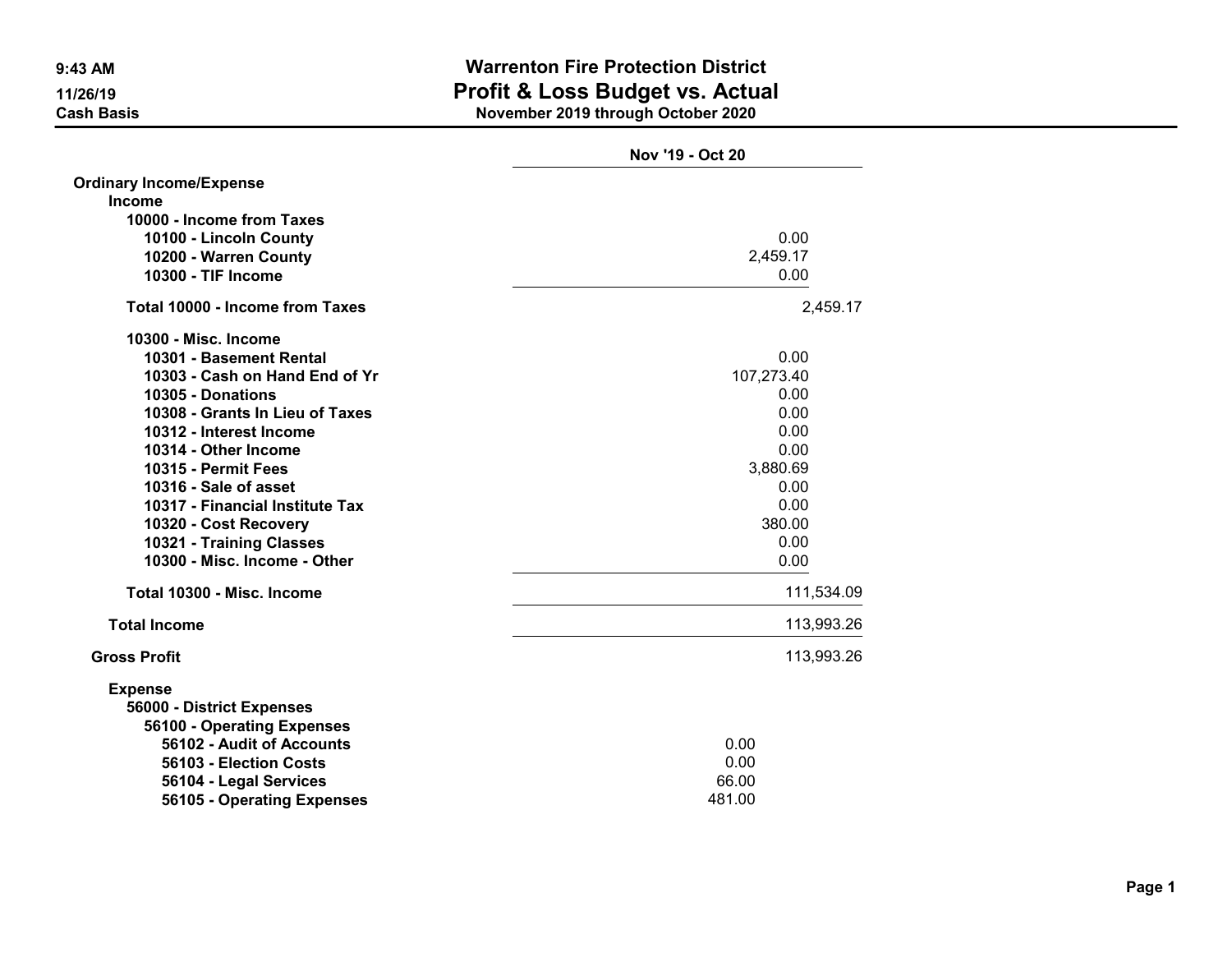|                                                                                                                                                                                                                                                                                                                             | Nov '19 - Oct 20                                                                 |          |
|-----------------------------------------------------------------------------------------------------------------------------------------------------------------------------------------------------------------------------------------------------------------------------------------------------------------------------|----------------------------------------------------------------------------------|----------|
| 56106 - Credit Card Processing<br>56100 - Operating Expenses - Other                                                                                                                                                                                                                                                        | 0.00<br>0.00                                                                     |          |
| <b>Total 56100 - Operating Expenses</b>                                                                                                                                                                                                                                                                                     |                                                                                  | 547.00   |
| 56400 - Building Payments<br>56402 - Payment on Station #2                                                                                                                                                                                                                                                                  | 0.00                                                                             |          |
| <b>Total 56400 - Building Payments</b>                                                                                                                                                                                                                                                                                      |                                                                                  | 0.00     |
| <b>Total 56000 - District Expenses</b>                                                                                                                                                                                                                                                                                      |                                                                                  | 547.00   |
| 57000 - Line Item Budget<br>57100 - Office Equipment/Admin.<br>57101 - Emergency Reporting<br>57103 - Information Technology<br>57104 - Office Furniture<br>57105 - Office Supplies<br>57106 - Photocopier Support<br>57107 - Postage & Mail Support<br>57108 - Sattelite TV<br>57109 - Web Site<br>57110 - Internet Access | 0.00<br>1,235.52<br>0.00<br>52.69<br>183.42<br>18.24<br>136.55<br>0.00<br>159.96 |          |
| Total 57100 - Office Equipment/Admin.                                                                                                                                                                                                                                                                                       |                                                                                  | 1,786.38 |
| 57200 - Prof. Dues & Subs.<br>57202 - FFAM<br>57206 - St. Chas. Cty. HAZMAT<br>57208 - Warrenton Chamber<br>57209 - Amazon Prime<br><b>57210 - NASASP</b><br>57211 - Sam's Club                                                                                                                                             | 0.00<br>0.00<br>100.00<br>0.00<br>0.00<br>0.00                                   |          |
| Total 57200 - Prof. Dues & Subs.                                                                                                                                                                                                                                                                                            |                                                                                  | 100.00   |
| 57300 - Utilities<br>57301 - Alarm Monitoring                                                                                                                                                                                                                                                                               | 149.52                                                                           |          |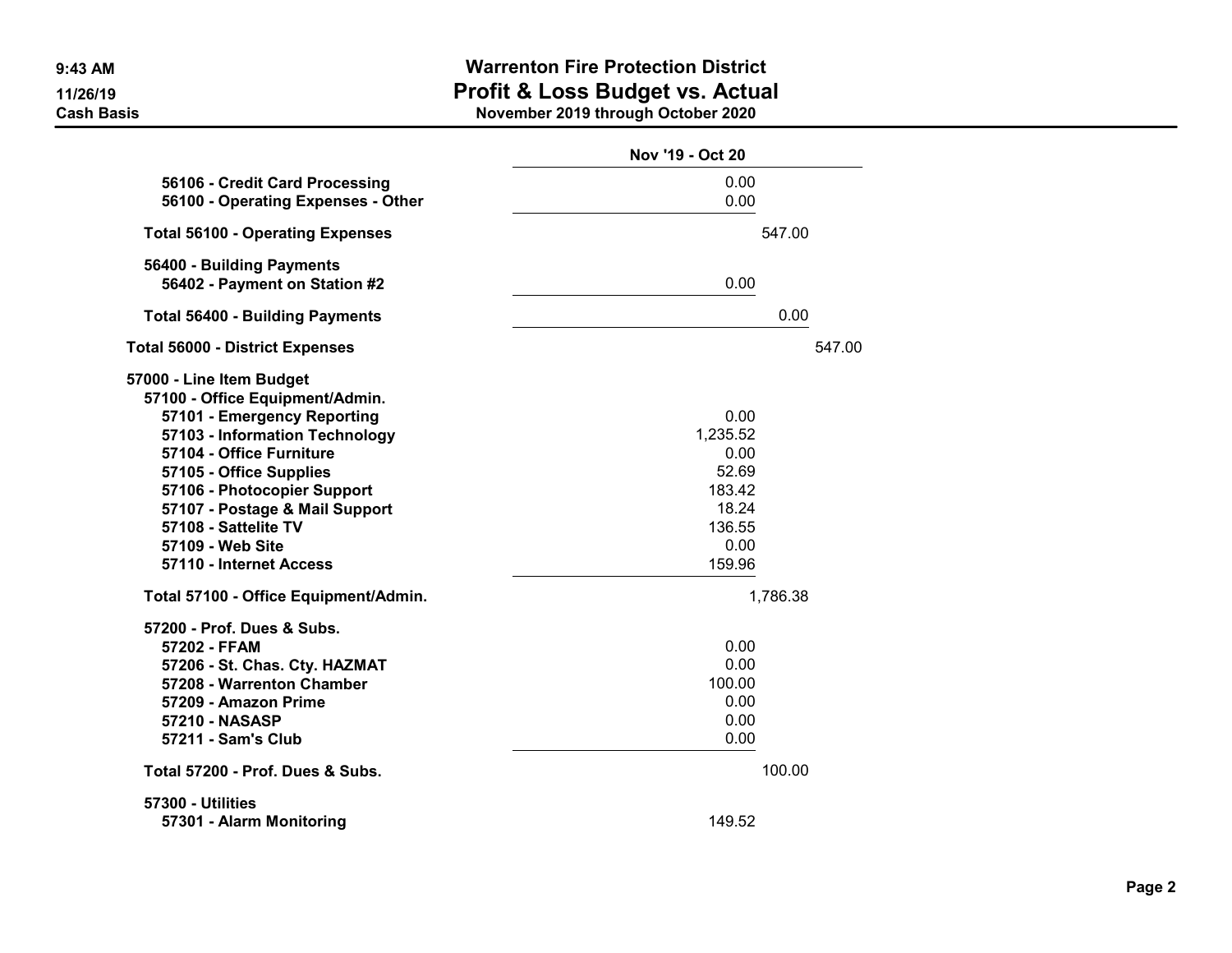|                                   | Nov '19 - Oct 20 |
|-----------------------------------|------------------|
| 57302 - Gas/Electric              |                  |
| <b>Station #1 - Electric</b>      | 264.38           |
| <b>Station #1 - Gas</b>           | 357.71           |
| <b>Station #2 - Electric</b>      | 510.08           |
| <b>Station #2 - Gas</b>           | 525.27           |
| <b>Station #3 - Electric</b>      | 67.63            |
| <b>Station #3 - Gas</b>           | 79.14            |
| <b>Station #4 - Electric</b>      | 44.01            |
| <b>Station #4 - Gas</b>           | 28.44            |
| <b>Storage Building/Hanger</b>    | 42.22            |
| <b>Total 57302 - Gas/Electric</b> | 1,918.88         |
| 57303 - Telephone                 | 629.85           |
| 57304 - Waste Disposal            | 97.26            |
| 57305 - Water/sewer               |                  |
| <b>Station #1 Water/Sewer</b>     | 41.66            |
| <b>Station #2 Water/Sewer</b>     | 100.40           |
| <b>Station #3 Sewer</b>           | 53.00            |
| <b>Station #4 Water/Sewer</b>     | 24.97            |
| Total 57305 - Water/sewer         | 220.03           |
| <b>Total 57300 - Utilities</b>    | 3,015.54         |
| Total 57000 - Line Item Budget    | 4,901.92         |
| <b>Comm. Operating Expense</b>    |                  |
| 42000 - Buildings & Grounds       |                  |
| 42100 - Janitorial Supplies       | 551.69           |
| 42200 - Fire Systems Testing      | 0.00             |
| 42300 - General maintenance       |                  |
| <b>Station #1</b>                 | 554.94           |
| <b>Station #2</b>                 | 14.95            |
| Station #3                        | 0.00             |
| <b>Station #4</b>                 | 0.00             |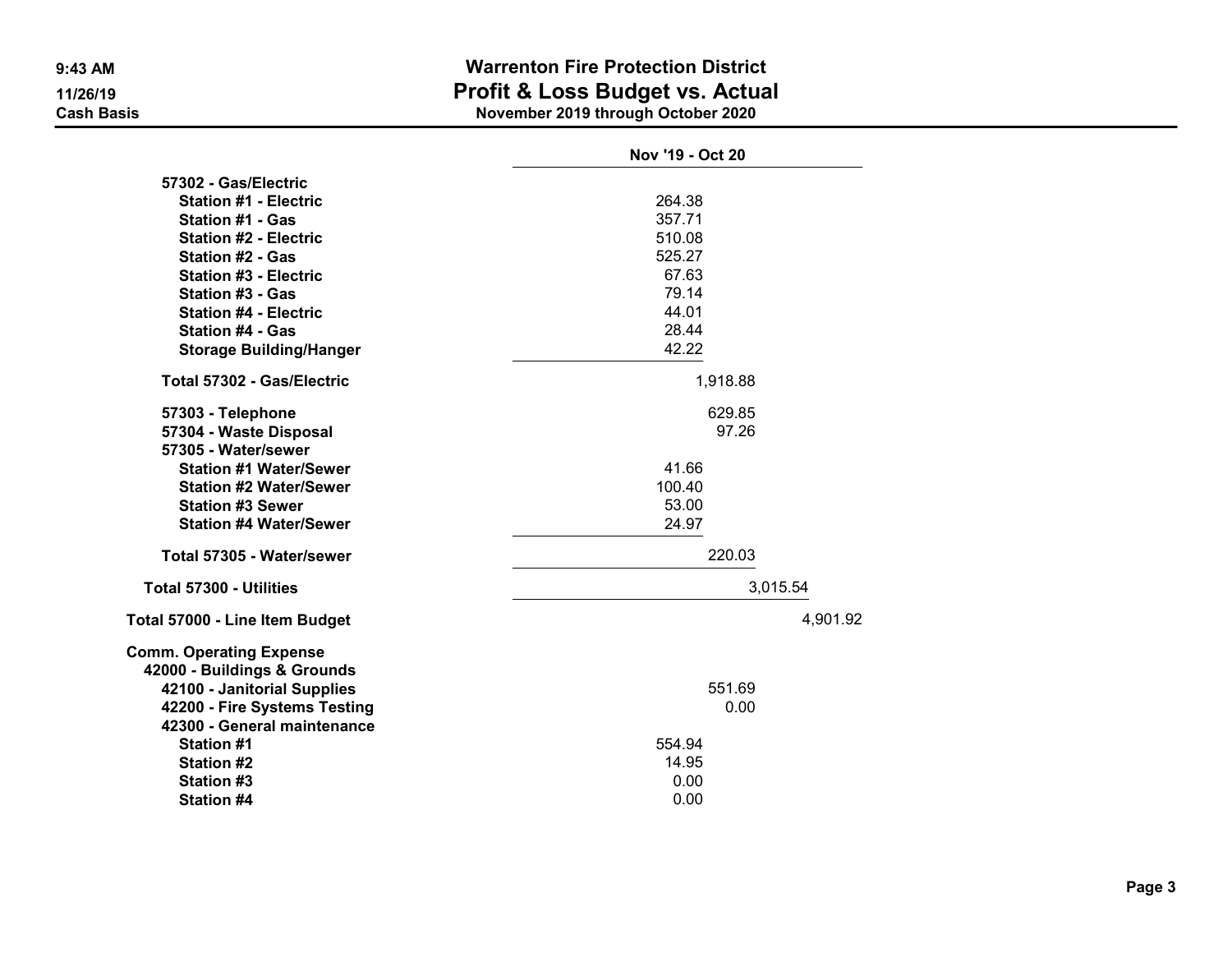|                                                                                                                                                          | Nov '19 - Oct 20               |
|----------------------------------------------------------------------------------------------------------------------------------------------------------|--------------------------------|
| <b>Storage Bldg/Hanger</b><br>42300 - General maintenance - Other                                                                                        | 0.00<br>0.00                   |
| Total 42300 - General maintenance                                                                                                                        | 569.89                         |
| 42400 - Lawn maintenance<br>42500 - Pest control<br>42700 - Snow removal<br>42800 - Station Equipment                                                    | 0.00<br>0.00<br>574.24<br>0.00 |
| 42000 - Buildings & Grounds - Other                                                                                                                      | 0.00                           |
| Total 42000 - Buildings & Grounds                                                                                                                        | 1,695.82                       |
| 43000 - Communications<br>43100 - Equipment Repairs<br>43101 - Mobile/Base Radios<br>43104 - Batteries                                                   | 385.85<br>17.38                |
| <b>Total 43100 - Equipment Repairs</b>                                                                                                                   | 403.23                         |
| 43200 - New Purchases                                                                                                                                    | 0.00                           |
| <b>Total 43000 - Communications</b>                                                                                                                      | 403.23                         |
| 45000 - Education & Training<br>45400 - FFI & II Course<br>45403 - Course Materials<br>45404 - FFI & II Other Expense<br>45400 - FFI & II Course - Other | 0.00<br>0.00<br>0.00           |
| Total 45400 - FFI & II Course                                                                                                                            | 0.00                           |
| 45500 - In-house training                                                                                                                                | 0.00                           |
| 45600 - Uncategorized Expense                                                                                                                            | 0.00                           |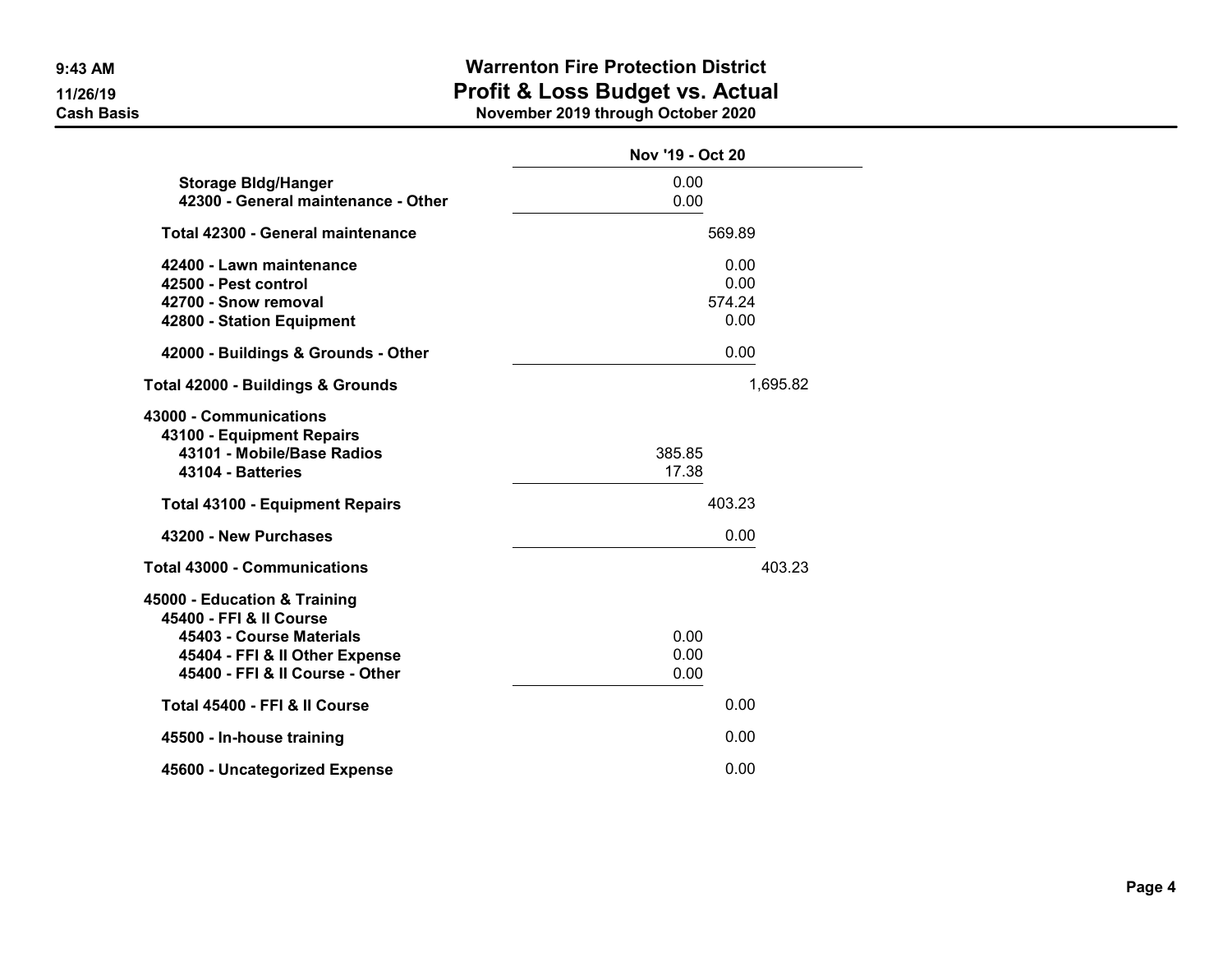|                                                                                                                                                                   | Nov '19 - Oct 20                         |      |
|-------------------------------------------------------------------------------------------------------------------------------------------------------------------|------------------------------------------|------|
| 45700 - Professional Developmnt<br>45702 - MUFRTI WFS<br>45705 - Tech Rescue Classes<br>45708 - Prof. Develop. - Other<br>45700 - Professional Developmnt - Other | 0.00<br>0.00<br>0.00<br>0.00             |      |
| <b>Total 45700 - Professional Developmnt</b>                                                                                                                      | 0.00                                     |      |
| 45000 - Education & Training - Other                                                                                                                              | 0.00                                     |      |
| <b>Total 45000 - Education &amp; Training</b>                                                                                                                     |                                          | 0.00 |
| 46000 - Equipment & Maintenance<br>46300 - Hand Tools & Shop Equip                                                                                                | 4.17                                     |      |
| 46400 - Apparatus Equipment<br>46402 - Tech. Rescue Equipment<br>46403 - Haz-Mat Equipment<br>46405 - Class A Foam<br>46400 - Apparatus Equipment - Other         | 0.00<br>0.00<br>0.00<br>0.00             |      |
| <b>Total 46400 - Apparatus Equipment</b>                                                                                                                          | 0.00                                     |      |
| 46500 - Fuel<br>46600 - Uncategorized Expense<br>46700 - General Maintenance                                                                                      | 1,353.49<br>0.00                         |      |
| 1400<br>1414<br>1418<br>1419<br>1422                                                                                                                              | 0.00<br>1,263.40<br>0.00<br>0.00<br>0.00 |      |
| 1424<br>1428<br>1434                                                                                                                                              | 1,797.10<br>0.00<br>0.00                 |      |
| 1449<br>1498 - Kubota UTV<br>1499                                                                                                                                 | 0.00<br>0.00<br>0.00                     |      |
| <b>Apparatus Equipment</b>                                                                                                                                        | 0.00                                     |      |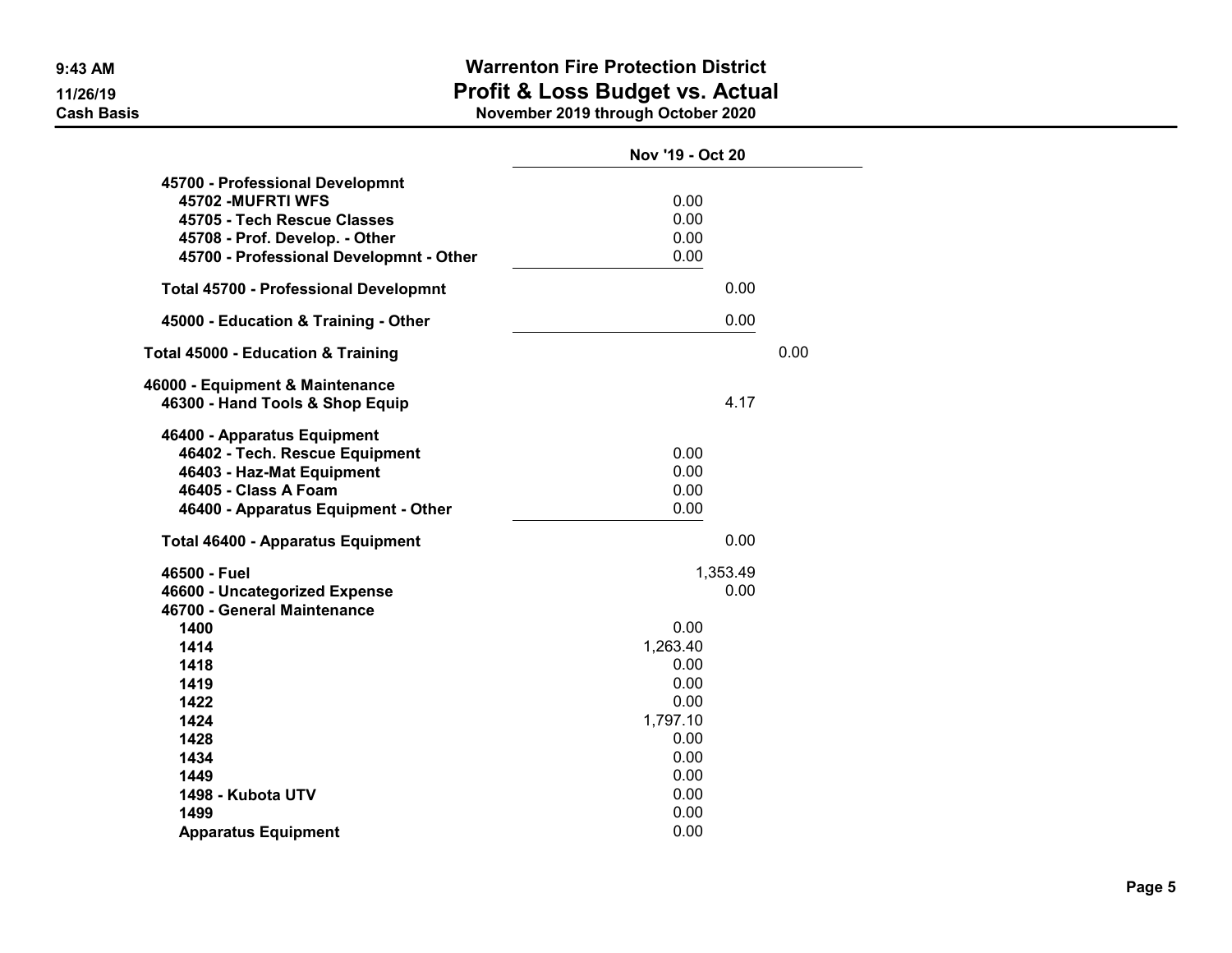|                                              | Nov '19 - Oct 20 |          |
|----------------------------------------------|------------------|----------|
| <b>Breathing Air Compressor</b>              | 0.00             |          |
| Haz-Mat 3                                    | 0.00             |          |
| <b>Lawn Equipment</b>                        | 0.00             |          |
| <b>SCBA's</b>                                | 0.00             |          |
| <b>Small Equipment</b>                       | 0.00             |          |
| 46700 - General Maintenance - Other          | 93.43            |          |
| <b>Total 46700 - General Maintenance</b>     |                  | 3,153.93 |
| 46701 - Shop Supplies                        |                  | 0.00     |
| 46800 - Hose/Nozzles/Appliances              |                  | 0.00     |
| 46000 - Equipment & Maintenance - Other      |                  | 0.00     |
| Total 46000 - Equipment & Maintenance        |                  | 4,511.59 |
| 47000 - Fire Prevention                      |                  |          |
| 47100 - BCO Salary                           |                  | 435.00   |
| 47110 - Office Supplies                      |                  | 0.00     |
| 47500 - Fire Code Organizations              |                  |          |
| 47501 - NFPA Code Subscription               | 0.00             |          |
| 47502 - NFPA Membership                      | 0.00             |          |
| 47503 - ICC Membership                       | 0.00             |          |
| <b>Total 47500 - Fire Code Organizations</b> |                  | 0.00     |
| 47800 - Fire Prevention                      |                  |          |
| 47802 - Open House                           | 323.00           |          |
| 47803 - Printing/Advertisements              | 0.00             |          |
| 47804 - Smoke Detector Program               | 0.00             |          |
| 47805- Fire Prevention Week                  | 0.00             |          |
| <b>Total 47800 - Fire Prevention</b>         |                  | 323.00   |
| <b>Total 47000 - Fire Prevention</b>         |                  | 758.00   |
|                                              |                  |          |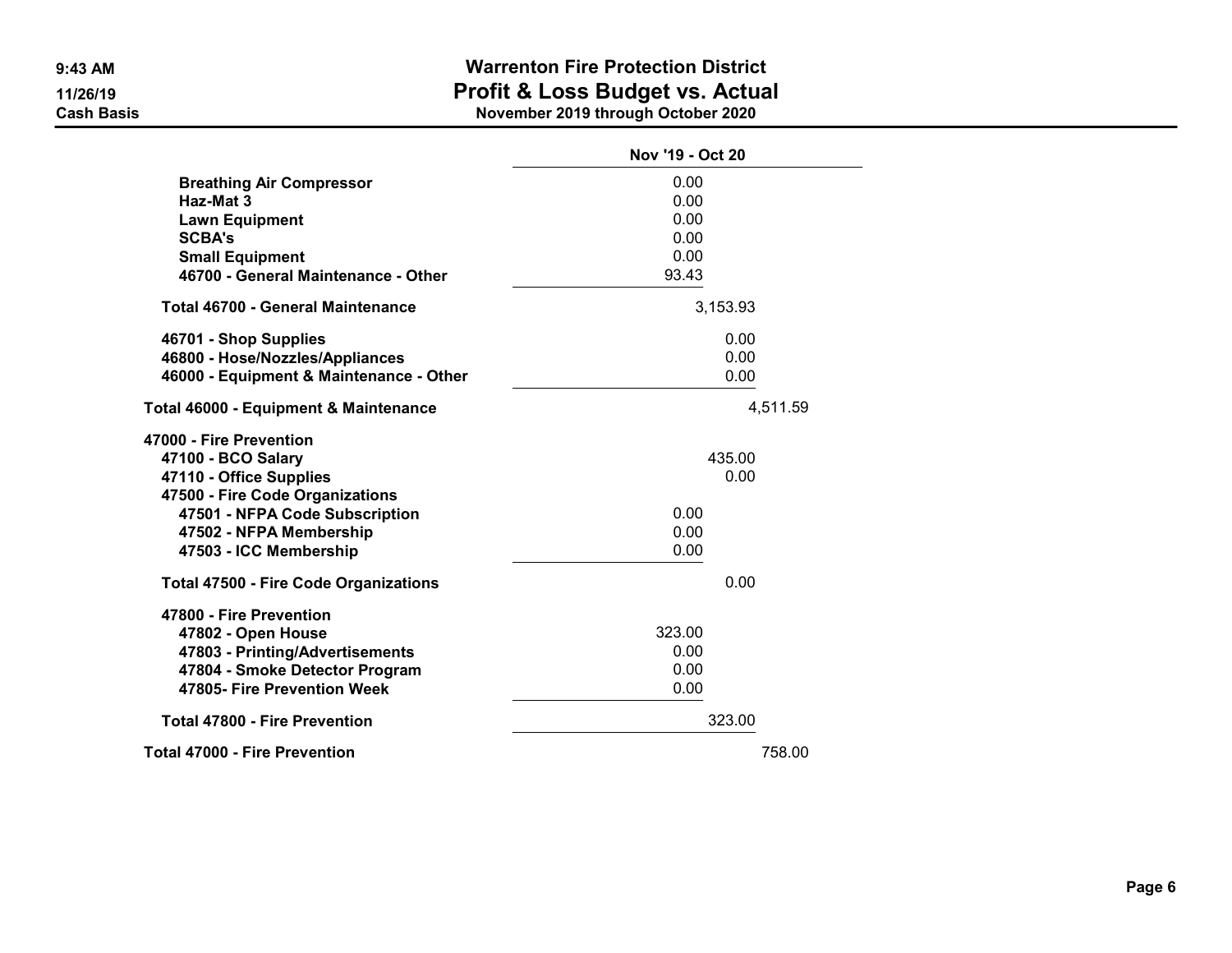|                                                                                                                                                                                                                                     | Nov '19 - Oct 20                                  |
|-------------------------------------------------------------------------------------------------------------------------------------------------------------------------------------------------------------------------------------|---------------------------------------------------|
| 49000 - Insurance<br>49100 - Accident & Health<br>49200 - Commercial Liability<br>49300 - Commercial Property<br>49400 - Commercial Vehicle<br>49500 - Inland Marine<br>49600 - Workers Compensation                                | 0.00<br>0.00<br>0.00<br>0.00<br>0.00<br>20,682.00 |
| Total 49000 - Insurance                                                                                                                                                                                                             | 20,682.00                                         |
| 51000 - Membership<br>51200 - Background Checks/MVR<br>51300 - Food at Incidents<br>51500 - Mem. Incentive/LOSAP<br>51600 - Memership Appreciation                                                                                  | 39.60<br>0.00<br>0.00<br>0.00                     |
| Total 51000 - Membership                                                                                                                                                                                                            | 39.60                                             |
| 52000 - Public Relations<br>52100 - Advertisement<br>52200 - Special Event Supplies<br>52000 - Public Relations - Other                                                                                                             | 0.00<br>17.93<br>0.00                             |
| <b>Total 52000 - Public Relations</b>                                                                                                                                                                                               | 17.93                                             |
| 53000 - Quartermaster<br>53200 - Protective equipment<br>53204 - Structural Boots<br>53205 - Structural Gloves<br>53206 - Structural Helmets<br>53207 - Structural Turnouts<br>53208 - Structural Hoods<br>53213 - Structural Other | 0.00<br>0.00<br>0.00<br>0.00<br>0.00<br>0.00      |
| Total 53200 - Protective equipment                                                                                                                                                                                                  | 0.00                                              |
| 53400 - Uniform<br>53401 - Work Shirts<br>53403 - Class A Dress Uniforms<br>53405 - Dress Uniform Shirts                                                                                                                            | 0.00<br>0.00<br>0.00                              |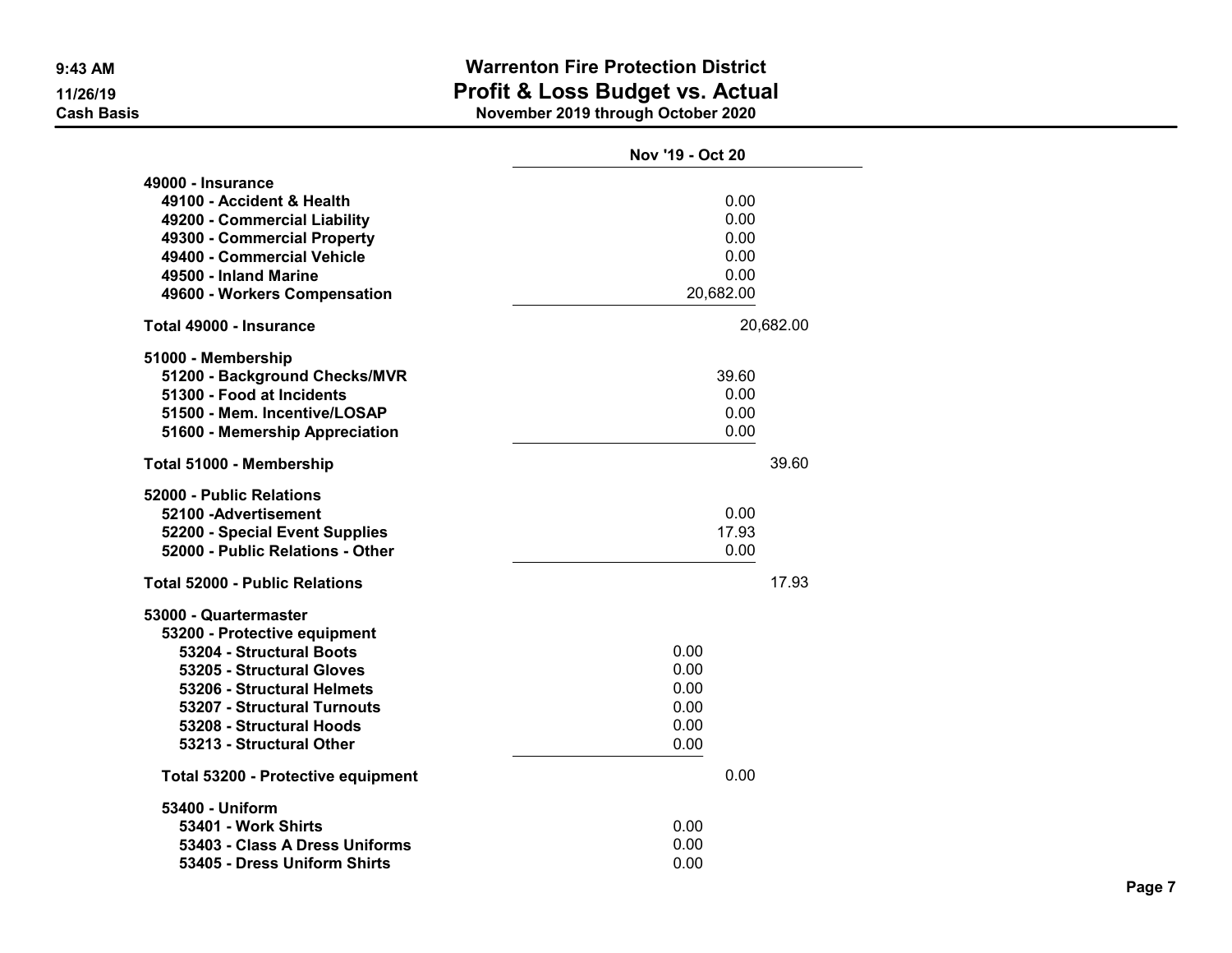|                                                                                       | Nov '19 - Oct 20 |           |
|---------------------------------------------------------------------------------------|------------------|-----------|
| 53407 - Uniforms (Full Time)                                                          |                  |           |
| A. Hayeslip                                                                           | 0.00             |           |
| <b>B.</b> Garrison                                                                    | 0.00             |           |
| <b>B.</b> Owenby                                                                      | 0.00             |           |
| D. Tittel                                                                             | 0.00             |           |
| J. Dunn                                                                               | 0.00             |           |
| J. Yi                                                                                 | 186.96           |           |
| <b>M. Dabbs</b>                                                                       | 119.98           |           |
| M. Owenby                                                                             | 0.00             |           |
| <b>T. Anderson</b>                                                                    | 0.00             |           |
| T. Bailey                                                                             | 119.96           |           |
| 53407 - Uniforms (Full Time) - Other                                                  | 0.00             |           |
| Total 53407 - Uniforms (Full Time)                                                    | 426.90           |           |
| 53409 - Uncategorized Expense                                                         | 0.00             |           |
| Total 53400 - Uniform                                                                 | 426.90           |           |
| 53412 - EMS Supplies                                                                  | 0.00             |           |
| Total 53000 - Quartermaster                                                           |                  | 426.90    |
| 54000 - Safety<br>54100 - Bottled water<br>54300 - On Scene Meals                     | 12.55<br>0.00    |           |
| Total 54000 - Safety                                                                  |                  | 12.55     |
| 55000 - Other Committee Groups<br>55500 - Infection Control<br>55700 - Special Events | 0.00<br>0.00     |           |
| <b>Total 55000 - Other Committee Groups</b>                                           |                  | 0.00      |
| <b>Total Comm. Operating Expense</b>                                                  |                  | 28,547.62 |
| <b>Salaries &amp; Benefits</b><br><b>60000 - Salaries</b><br>60100 - Admin Asst       | 3,866.40         |           |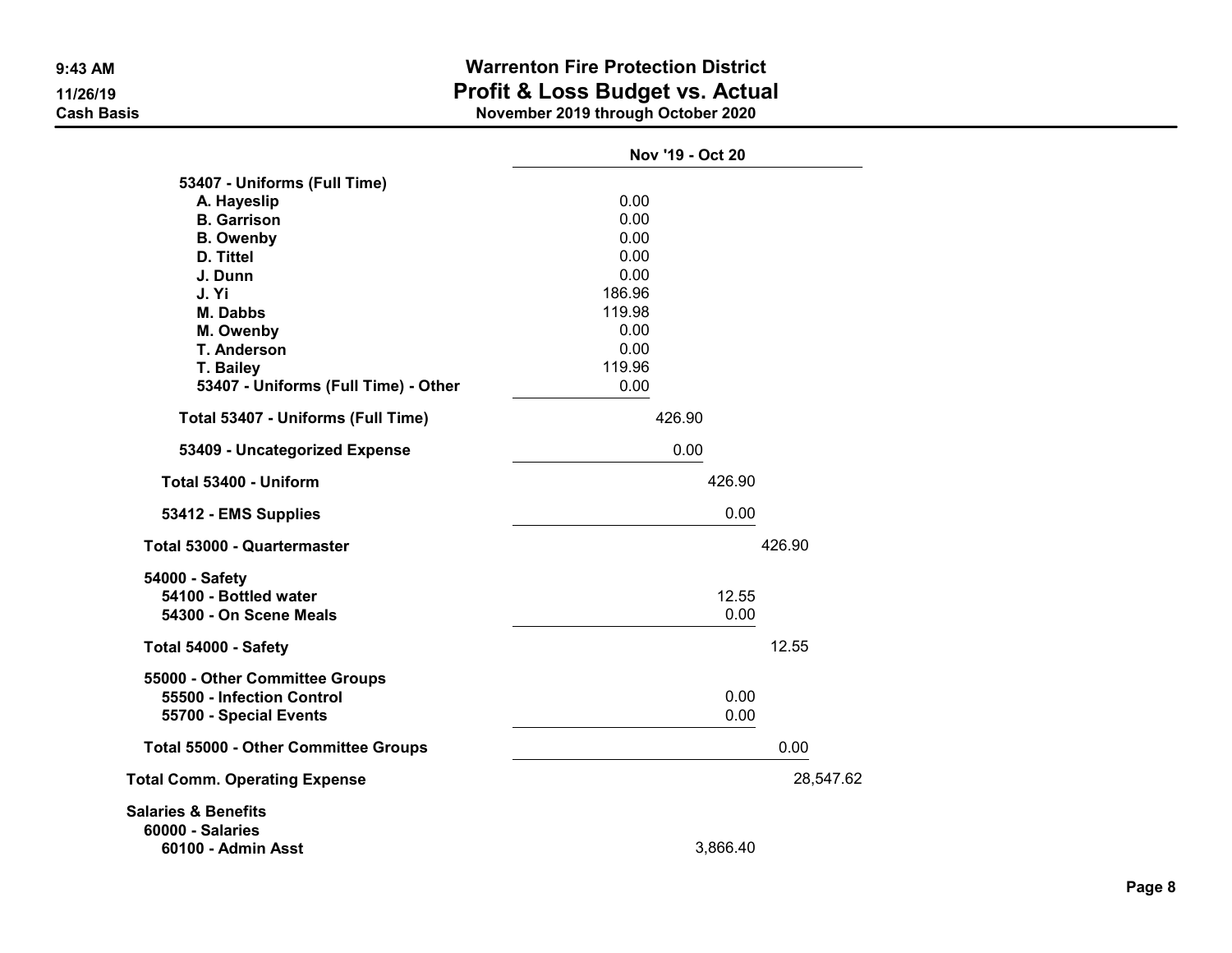|                                                                                | Nov '19 - Oct 20     |
|--------------------------------------------------------------------------------|----------------------|
| 60200 - Captains<br><b>Captain 1</b><br><b>Captain 2</b>                       | 6,865.89<br>6,864.75 |
| Captain 3                                                                      | 6,865.89             |
| Total 60200 - Captains                                                         | 20,596.53            |
| 60300 - District Board<br>60400 - District Fire Fighter                        | 0.00                 |
| FF #1                                                                          | 5,595.75             |
| FF #2                                                                          | 5,342.62             |
| FF #3                                                                          | 5,591.36             |
| FF #4                                                                          | 5,595.75             |
| FF #5                                                                          | 5,342.63             |
| FF #6                                                                          | 5,342.63             |
| <b>Total 60400 - District Fire Fighter</b>                                     | 32,810.74            |
| 60500 - Fire Chief                                                             | 8,653.86             |
| 60800 - Overtime                                                               | 13,736.56            |
| 60900 - Holiday Pay                                                            | 0.00                 |
| 60910 - Out of Class                                                           | 96.00                |
| 60911 - Apparatus Mnt                                                          | 1,224.44             |
| Total 60000 - Salaries                                                         | 80,984.53            |
| 61000 - Benefits & Taxes<br><b>61100 - Pension</b><br>61200 - Health Insurance | 7,489.55             |
| 61201 - Health Care Reimburse<br>61202 - Health Insurance                      | 213.71<br>9,316.99   |
| Total 61200 - Health Insurance                                                 | 9,530.70             |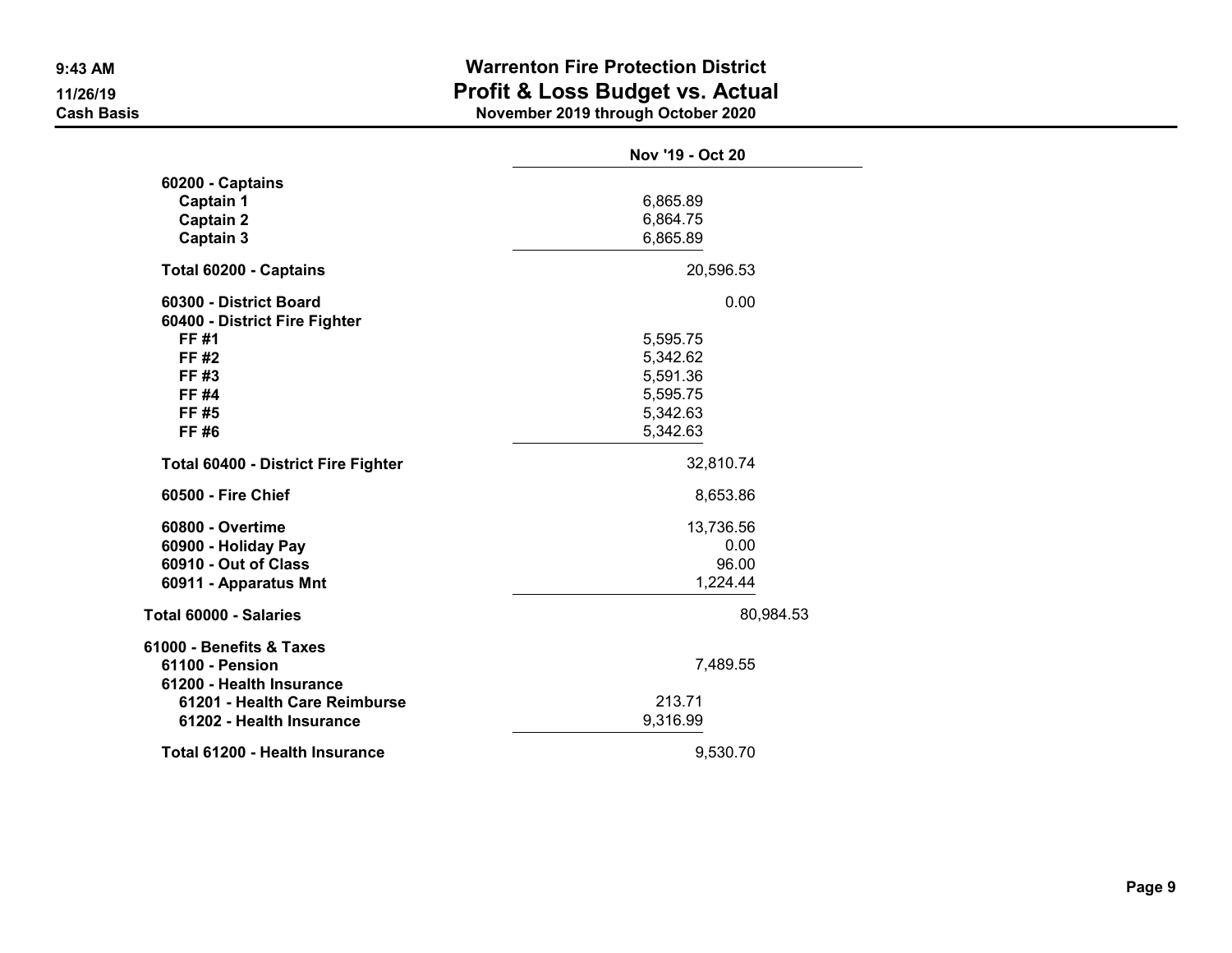|                                                                                                | Nov '19 - Oct 20             |              |
|------------------------------------------------------------------------------------------------|------------------------------|--------------|
| 61300 - Payroll taxes<br>61301 - SUI Company<br>61302 - SS Company<br>61304 - Medicare Company | 3.07<br>4,896.73<br>1,145.18 |              |
| Total 61300 - Payroll taxes                                                                    | 6,044.98                     |              |
| <b>Total 61000 - Benefits &amp; Taxes</b>                                                      | 23,065.23                    |              |
| <b>Total Salaries &amp; Benefits</b>                                                           |                              | 104,049.76   |
| <b>Total Expense</b>                                                                           |                              | 138,046.30   |
| <b>Net Ordinary Income</b>                                                                     |                              | $-24,053.04$ |
| <b>Other Income/Expense</b><br><b>Other Expense</b><br><b>Other Expense</b>                    |                              | 0.00         |
| <b>Total Other Expense</b>                                                                     |                              | 0.00         |
| <b>Net Other Income</b>                                                                        |                              | 0.00         |
| Net Income                                                                                     |                              | $-24,053.04$ |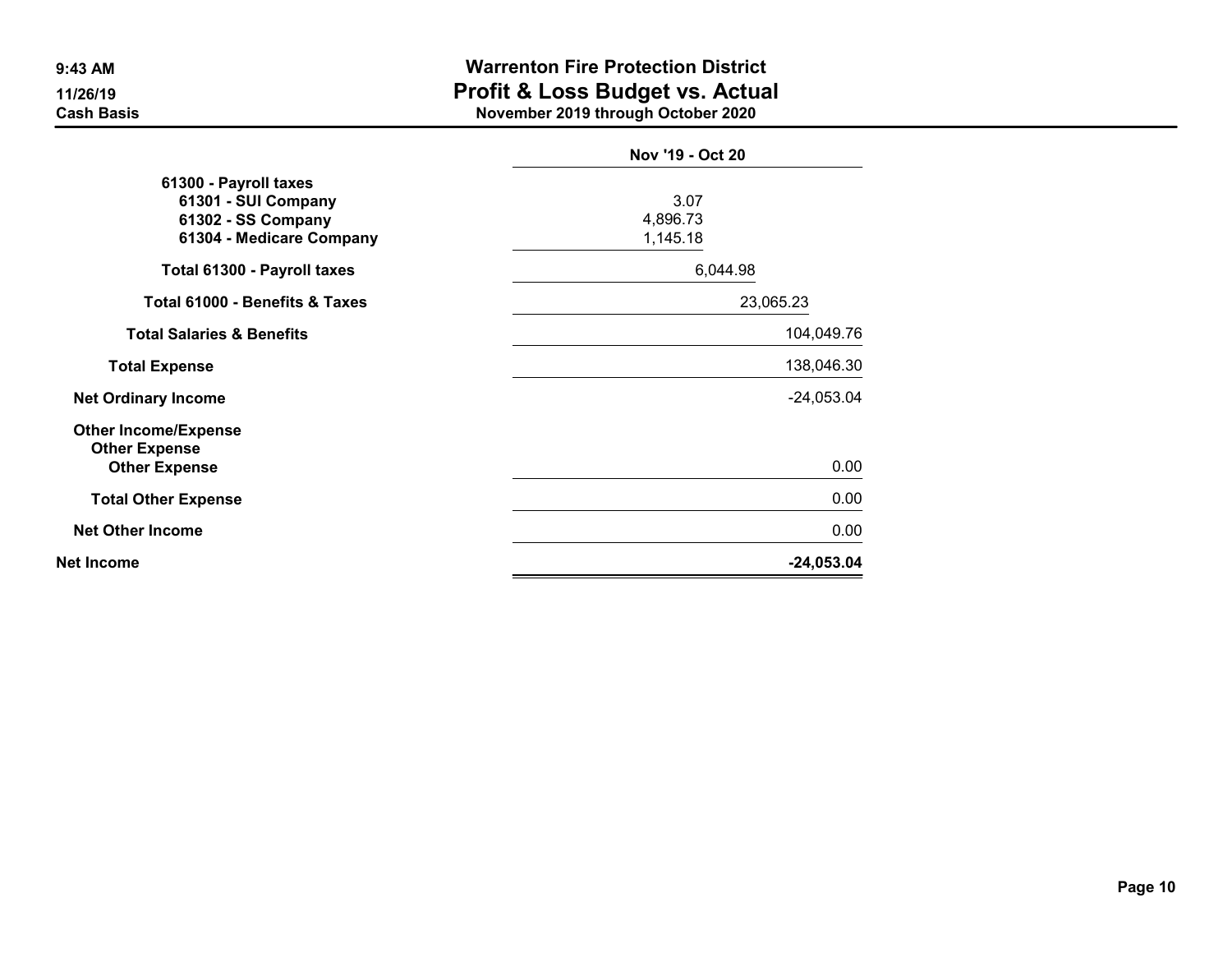|                                        | <b>Budget</b> |
|----------------------------------------|---------------|
| <b>Ordinary Income/Expense</b>         |               |
| <b>Income</b>                          |               |
| 10000 - Income from Taxes              |               |
| 10100 - Lincoln County                 | 7,990.35      |
| 10200 - Warren County                  | 1,196,672.62  |
| 10300 - TIF Income                     | 1,577.80      |
| <b>Total 10000 - Income from Taxes</b> | 1,206,240.77  |
| 10300 - Misc. Income                   |               |
| 10301 - Basement Rental                | 0.00          |
| 10303 - Cash on Hand End of Yr         | 0.00          |
| 10305 - Donations                      | 0.00          |
| 10308 - Grants In Lieu of Taxes        | 26,000.00     |
| 10312 - Interest Income                | 250.00        |
| 10314 - Other Income                   | 0.00          |
| 10315 - Permit Fees                    | 35,000.00     |
| 10316 - Sale of asset                  | 0.00          |
| 10317 - Financial Institute Tax        | 0.00          |
| 10320 - Cost Recovery                  | 3,000.00      |
| 10321 - Training Classes               | 0.00          |
| 10300 - Misc. Income - Other           | 0.00          |
| Total 10300 - Misc. Income             | 64,250.00     |
| <b>Total Income</b>                    | 1,270,490.77  |
| <b>Gross Profit</b>                    | 1,270,490.77  |
| <b>Expense</b>                         |               |
| 56000 - District Expenses              |               |
| 56100 - Operating Expenses             |               |
| 56102 - Audit of Accounts              | 6,700.00      |
| 56103 - Election Costs                 | 0.00          |
| 56104 - Legal Services                 | 2,000.00      |
| 56105 - Operating Expenses             | 3,500.00      |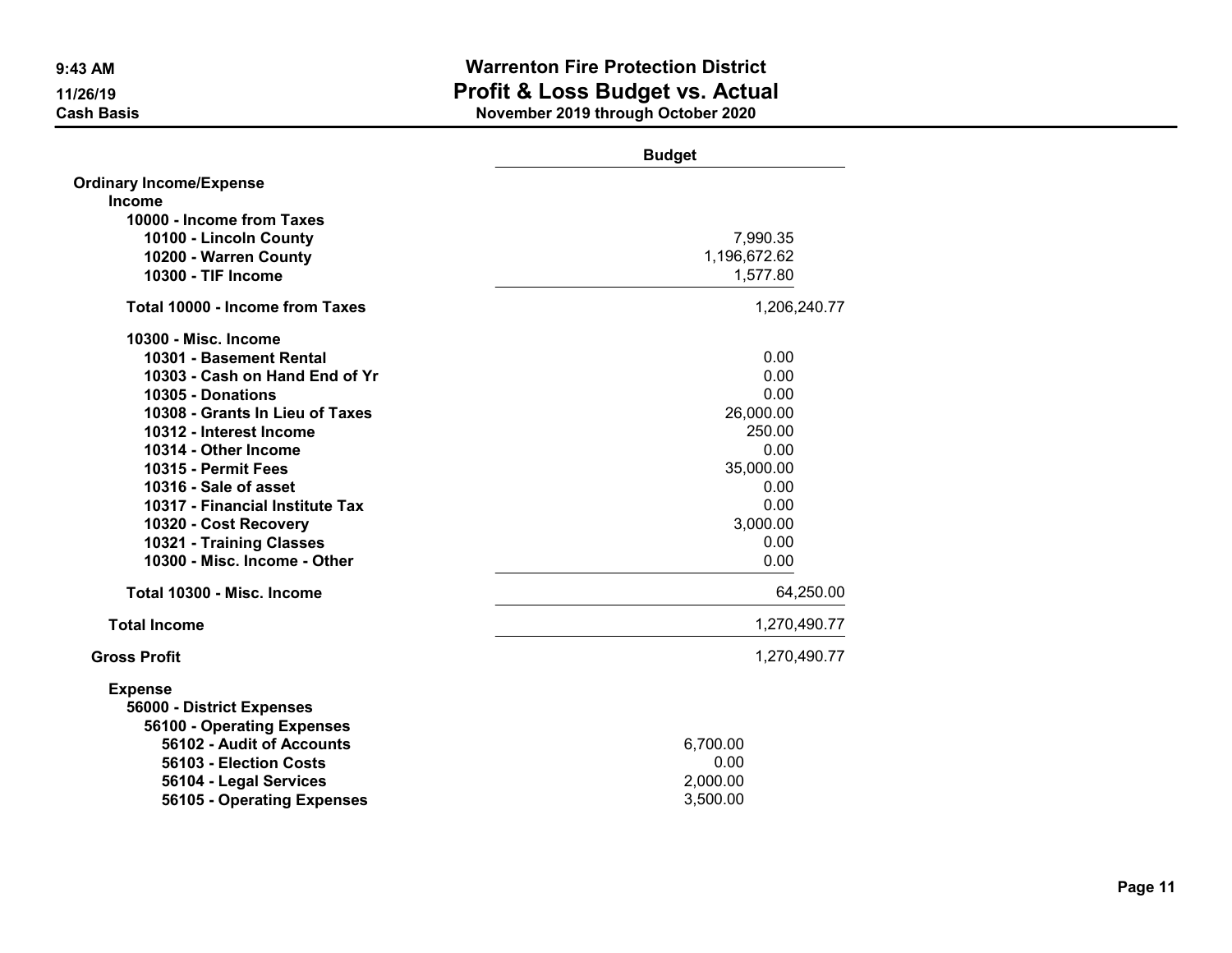|                                                                                                                                                                                                                                                                                                                             | <b>Budget</b>                                                                                    |  |
|-----------------------------------------------------------------------------------------------------------------------------------------------------------------------------------------------------------------------------------------------------------------------------------------------------------------------------|--------------------------------------------------------------------------------------------------|--|
| 56106 - Credit Card Processing<br>56100 - Operating Expenses - Other                                                                                                                                                                                                                                                        | 300.00<br>0.00                                                                                   |  |
| <b>Total 56100 - Operating Expenses</b>                                                                                                                                                                                                                                                                                     | 12,500.00                                                                                        |  |
| 56400 - Building Payments<br>56402 - Payment on Station #2                                                                                                                                                                                                                                                                  | 142,000.00                                                                                       |  |
| <b>Total 56400 - Building Payments</b>                                                                                                                                                                                                                                                                                      | 142,000.00                                                                                       |  |
| <b>Total 56000 - District Expenses</b>                                                                                                                                                                                                                                                                                      | 154,500.00                                                                                       |  |
| 57000 - Line Item Budget<br>57100 - Office Equipment/Admin.<br>57101 - Emergency Reporting<br>57103 - Information Technology<br>57104 - Office Furniture<br>57105 - Office Supplies<br>57106 - Photocopier Support<br>57107 - Postage & Mail Support<br>57108 - Sattelite TV<br>57109 - Web Site<br>57110 - Internet Access | 3,750.00<br>3,500.00<br>0.00<br>1,000.00<br>1,500.00<br>300.00<br>1,200.00<br>300.00<br>1,400.00 |  |
| Total 57100 - Office Equipment/Admin.                                                                                                                                                                                                                                                                                       | 12,950.00                                                                                        |  |
| 57200 - Prof. Dues & Subs.<br>57202 - FFAM<br>57206 - St. Chas. Cty. HAZMAT<br>57208 - Warrenton Chamber<br>57209 - Amazon Prime<br><b>57210 - NASASP</b><br>57211 - Sam's Club                                                                                                                                             | 360.00<br>1,250.00<br>100.00<br>130.00<br>39.00<br>45.00                                         |  |
| Total 57200 - Prof. Dues & Subs.                                                                                                                                                                                                                                                                                            | 1,924.00                                                                                         |  |
| 57300 - Utilities<br>57301 - Alarm Monitoring                                                                                                                                                                                                                                                                               | 800.00                                                                                           |  |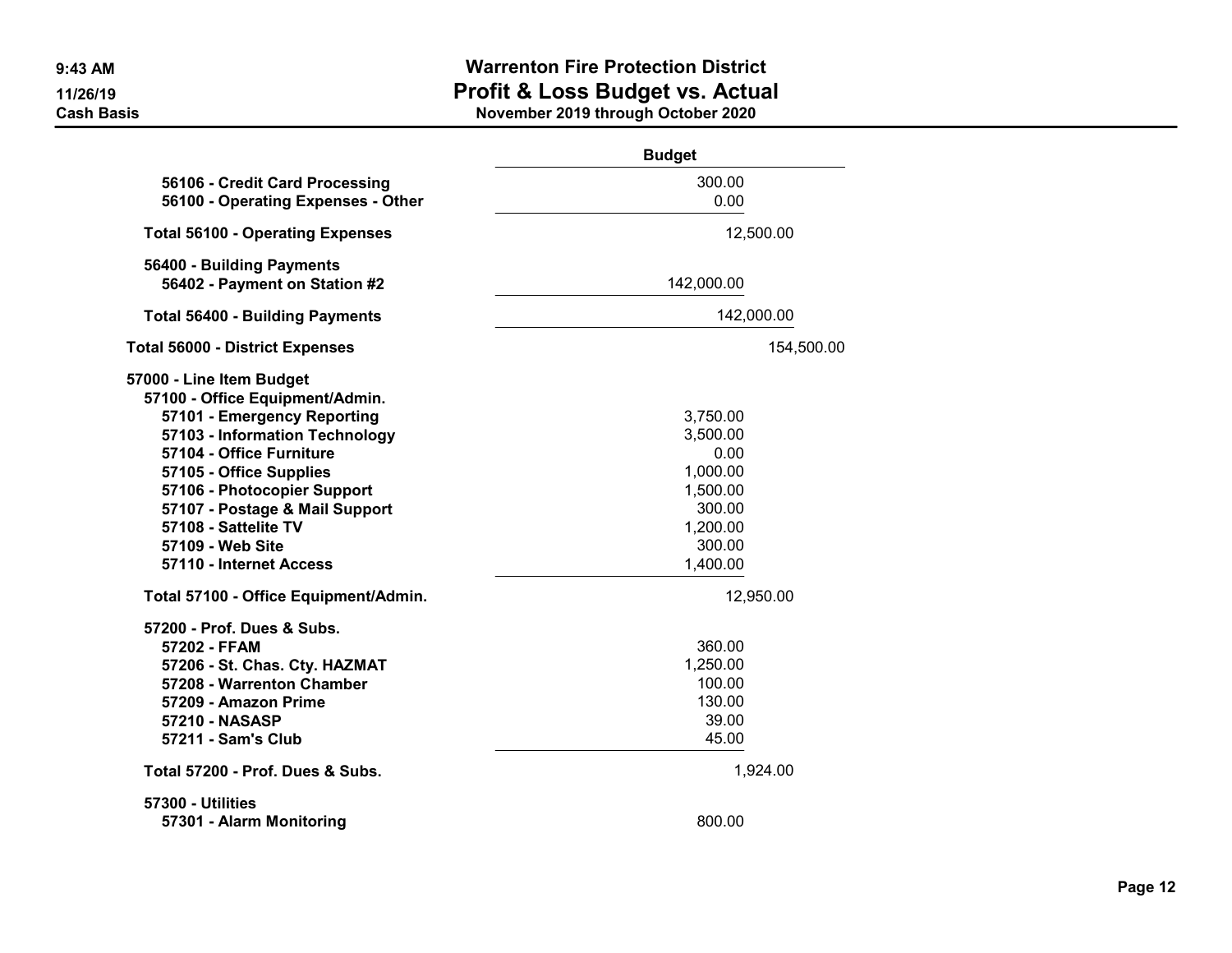|                                | <b>Budget</b> |
|--------------------------------|---------------|
| 57302 - Gas/Electric           |               |
| <b>Station #1 - Electric</b>   | 3,600.00      |
| <b>Station #1 - Gas</b>        | 6,000.00      |
| <b>Station #2 - Electric</b>   | 7,000.00      |
| <b>Station #2 - Gas</b>        | 6,000.00      |
| <b>Station #3 - Electric</b>   | 800.00        |
| <b>Station #3 - Gas</b>        | 800.00        |
| <b>Station #4 - Electric</b>   | 0.00          |
| <b>Station #4 - Gas</b>        | 0.00          |
| <b>Storage Building/Hanger</b> | 0.00          |
| Total 57302 - Gas/Electric     | 24,200.00     |
| 57303 - Telephone              | 5,000.00      |
| 57304 - Waste Disposal         | 800.00        |
| 57305 - Water/sewer            |               |
| <b>Station #1 Water/Sewer</b>  | 550.00        |
| <b>Station #2 Water/Sewer</b>  | 1,250.00      |
| <b>Station #3 Sewer</b>        | 550.00        |
| <b>Station #4 Water/Sewer</b>  | 0.00          |
| Total 57305 - Water/sewer      | 2,350.00      |
| <b>Total 57300 - Utilities</b> | 33,150.00     |
| Total 57000 - Line Item Budget | 48,024.00     |
| <b>Comm. Operating Expense</b> |               |
| 42000 - Buildings & Grounds    |               |
| 42100 - Janitorial Supplies    | 2,000.00      |
| 42200 - Fire Systems Testing   | 1,500.00      |
| 42300 - General maintenance    |               |
| <b>Station #1</b>              | 0.00          |
| <b>Station #2</b>              | 0.00          |
| <b>Station #3</b>              | 0.00          |
| <b>Station #4</b>              | 0.00          |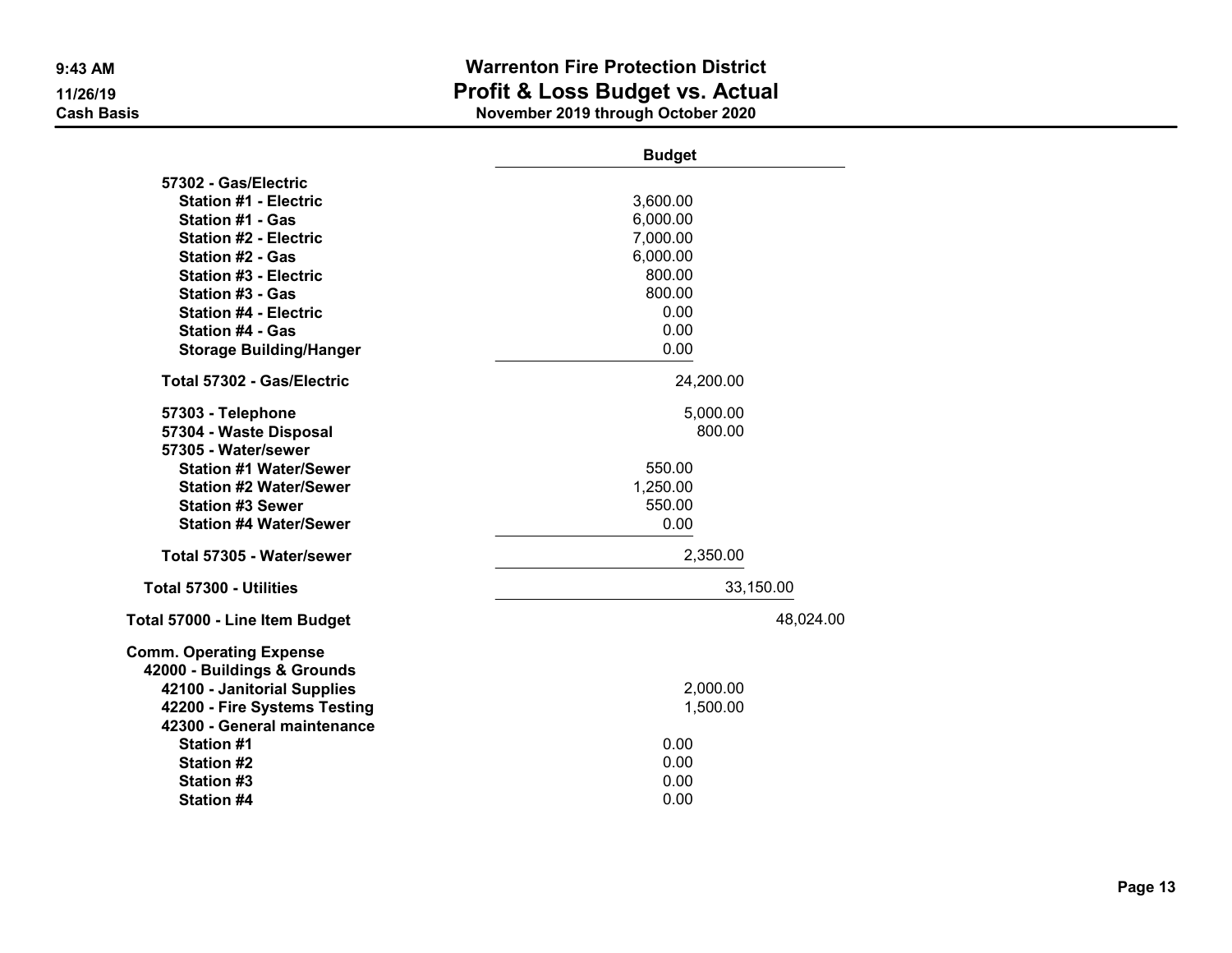|                                                                                                                                                          | <b>Budget</b>                      |
|----------------------------------------------------------------------------------------------------------------------------------------------------------|------------------------------------|
| <b>Storage Bidg/Hanger</b><br>42300 - General maintenance - Other                                                                                        | 0.00<br>0.00                       |
| Total 42300 - General maintenance                                                                                                                        | 0.00                               |
| 42400 - Lawn maintenance<br>42500 - Pest control<br>42700 - Snow removal<br>42800 - Station Equipment                                                    | 0.00<br>300.00<br>3,000.00<br>0.00 |
| 42000 - Buildings & Grounds - Other                                                                                                                      | 0.00                               |
| <b>Total 42000 - Buildings &amp; Grounds</b>                                                                                                             | 6,800.00                           |
| 43000 - Communications<br>43100 - Equipment Repairs<br>43101 - Mobile/Base Radios<br>43104 - Batteries                                                   | 0.00<br>250.00                     |
| <b>Total 43100 - Equipment Repairs</b>                                                                                                                   | 250.00                             |
| 43200 - New Purchases                                                                                                                                    | 0.00                               |
| <b>Total 43000 - Communications</b>                                                                                                                      | 250.00                             |
| 45000 - Education & Training<br>45400 - FFI & II Course<br>45403 - Course Materials<br>45404 - FFI & II Other Expense<br>45400 - FFI & II Course - Other | 0.00<br>0.00<br>0.00               |
| Total 45400 - FFI & II Course                                                                                                                            | 0.00                               |
| 45500 - In-house training                                                                                                                                | 0.00                               |
| 45600 - Uncategorized Expense                                                                                                                            | 0.00                               |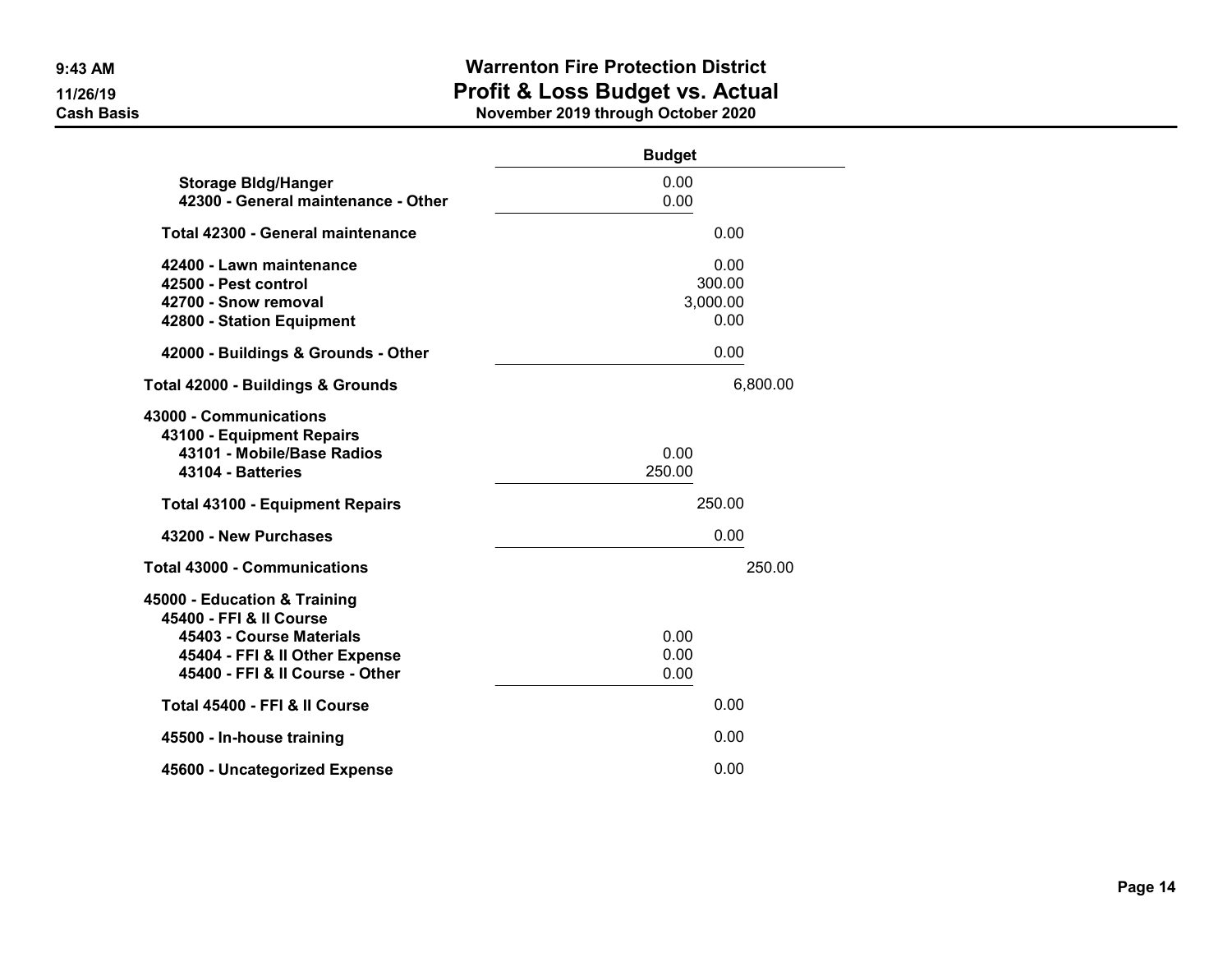|                                                                    | <b>Budget</b> |      |
|--------------------------------------------------------------------|---------------|------|
| 45700 - Professional Developmnt<br>45702 - MUFRTI WFS              | 0.00          |      |
| 45705 - Tech Rescue Classes                                        | 0.00          |      |
| 45708 - Prof. Develop. - Other                                     | 0.00          |      |
| 45700 - Professional Developmnt - Other                            | 0.00          |      |
| <b>Total 45700 - Professional Developmnt</b>                       | 0.00          |      |
| 45000 - Education & Training - Other                               | 0.00          |      |
| <b>Total 45000 - Education &amp; Training</b>                      |               | 0.00 |
|                                                                    |               |      |
| 46000 - Equipment & Maintenance<br>46300 - Hand Tools & Shop Equip | 0.00          |      |
| 46400 - Apparatus Equipment                                        |               |      |
| 46402 - Tech. Rescue Equipment                                     | 0.00          |      |
| 46403 - Haz-Mat Equipment                                          | 0.00          |      |
| 46405 - Class A Foam                                               | 2,000.00      |      |
| 46400 - Apparatus Equipment - Other                                | 0.00          |      |
| <b>Total 46400 - Apparatus Equipment</b>                           | 2,000.00      |      |
| 46500 - Fuel                                                       | 11,000.00     |      |
| 46600 - Uncategorized Expense                                      | 0.00          |      |
| 46700 - General Maintenance                                        |               |      |
| 1400                                                               | 0.00          |      |
| 1414                                                               | 0.00          |      |
| 1418                                                               | 0.00          |      |
| 1419                                                               | 0.00          |      |
| 1422                                                               | 1,200.00      |      |
| 1424                                                               | 5,000.00      |      |
| 1428                                                               | 0.00          |      |
| 1434                                                               | 0.00          |      |
| 1449                                                               | 0.00          |      |
| 1498 - Kubota UTV                                                  | 0.00<br>0.00  |      |
| 1499                                                               | 0.00          |      |
| <b>Apparatus Equipment</b>                                         |               |      |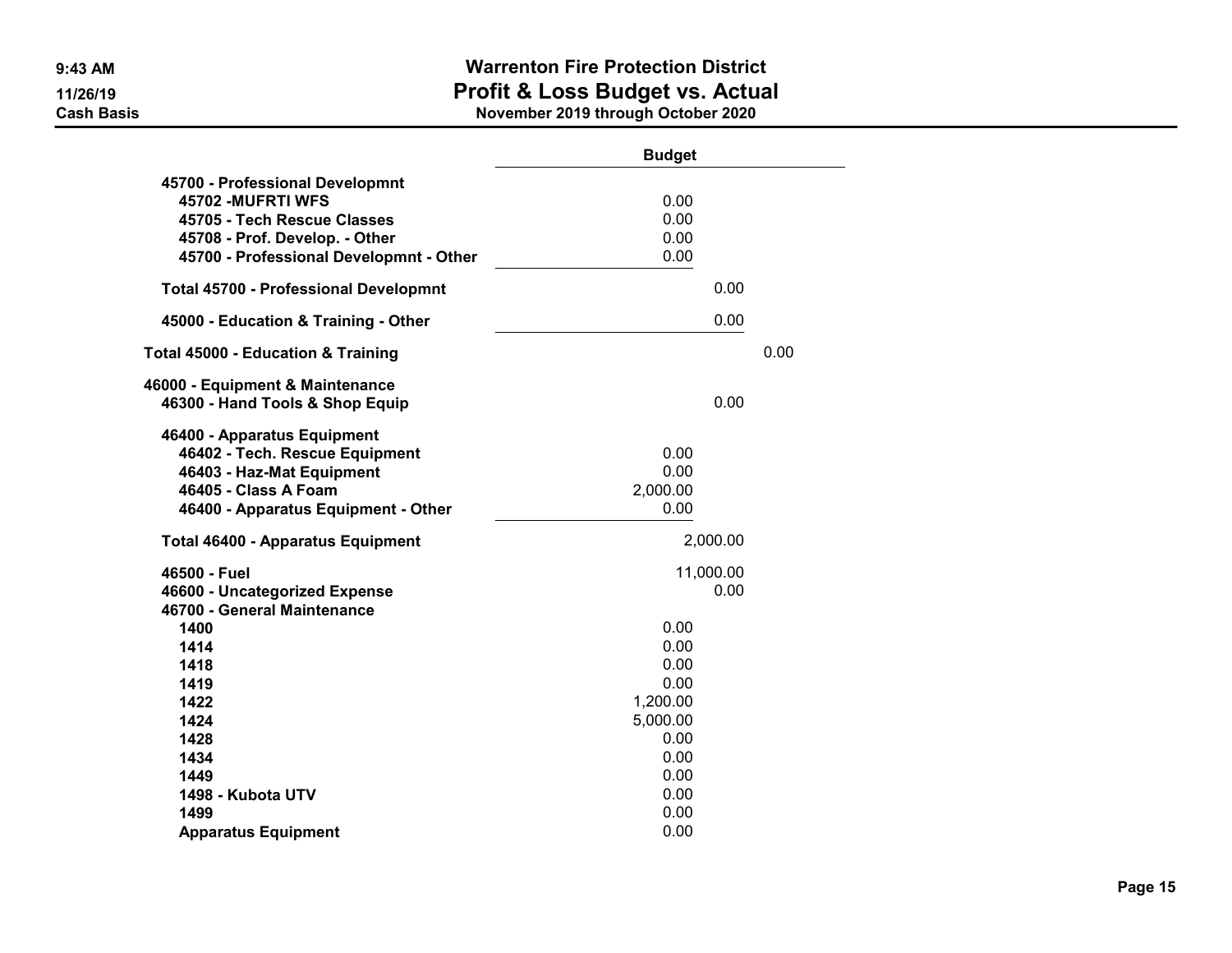|                                              | <b>Budget</b> |  |
|----------------------------------------------|---------------|--|
| <b>Breathing Air Compressor</b>              | 0.00          |  |
| Haz-Mat 3                                    | 0.00          |  |
| <b>Lawn Equipment</b>                        | 0.00          |  |
| <b>SCBA's</b>                                | 0.00          |  |
| <b>Small Equipment</b>                       | 0.00          |  |
| 46700 - General Maintenance - Other          | 0.00          |  |
| <b>Total 46700 - General Maintenance</b>     | 6,200.00      |  |
| 46701 - Shop Supplies                        | 0.00          |  |
| 46800 - Hose/Nozzles/Appliances              | 0.00          |  |
| 46000 - Equipment & Maintenance - Other      | 0.00          |  |
| Total 46000 - Equipment & Maintenance        | 19,200.00     |  |
| 47000 - Fire Prevention                      |               |  |
| 47100 - BCO Salary                           | 3,000.00      |  |
| 47110 - Office Supplies                      | 0.00          |  |
| 47500 - Fire Code Organizations              |               |  |
| 47501 - NFPA Code Subscription               | 1,600.00      |  |
| 47502 - NFPA Membership                      | 175.00        |  |
| 47503 - ICC Membership                       | 135.00        |  |
| <b>Total 47500 - Fire Code Organizations</b> | 1,910.00      |  |
| 47800 - Fire Prevention                      |               |  |
| 47802 - Open House                           | 0.00          |  |
| 47803 - Printing/Advertisements              | 100.00        |  |
| 47804 - Smoke Detector Program               | 0.00          |  |
| 47805- Fire Prevention Week                  | 0.00          |  |
| <b>Total 47800 - Fire Prevention</b>         | 100.00        |  |
| <b>Total 47000 - Fire Prevention</b>         | 5,010.00      |  |
|                                              |               |  |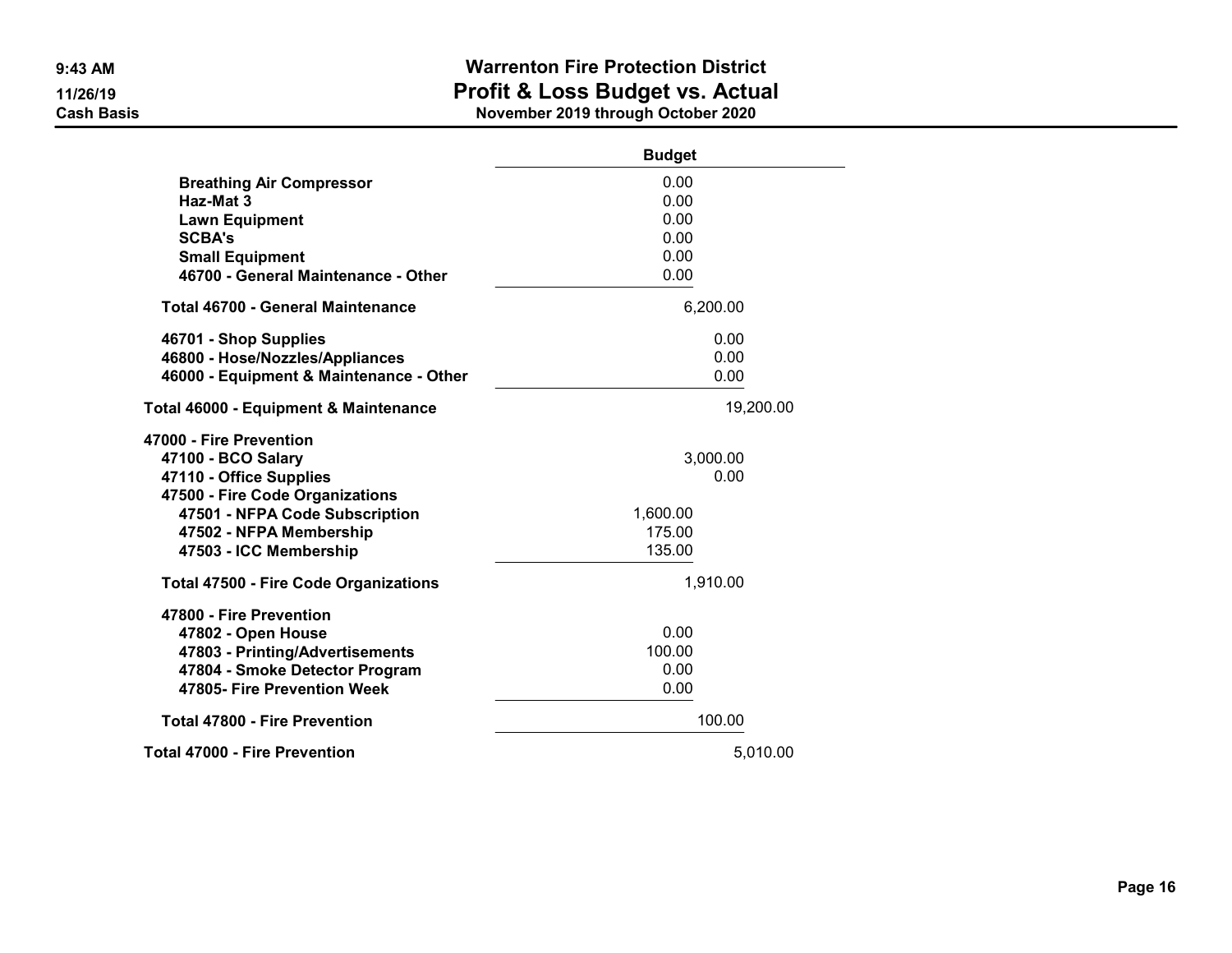|                                                                                                                                                                                                                                     | <b>Budget</b>                                                           |  |
|-------------------------------------------------------------------------------------------------------------------------------------------------------------------------------------------------------------------------------------|-------------------------------------------------------------------------|--|
| 49000 - Insurance<br>49100 - Accident & Health<br>49200 - Commercial Liability<br>49300 - Commercial Property<br>49400 - Commercial Vehicle<br>49500 - Inland Marine<br>49600 - Workers Compensation                                | 6,100.00<br>6,000.00<br>16,000.00<br>15,000.00<br>2,200.00<br>95,000.00 |  |
| Total 49000 - Insurance                                                                                                                                                                                                             | 140,300.00                                                              |  |
| 51000 - Membership<br>51200 - Background Checks/MVR<br>51300 - Food at Incidents<br>51500 - Mem. Incentive/LOSAP<br>51600 - Memership Appreciation                                                                                  | 500.00<br>0.00<br>17,000.00<br>0.00                                     |  |
| Total 51000 - Membership                                                                                                                                                                                                            | 17,500.00                                                               |  |
| 52000 - Public Relations<br>52100 - Advertisement<br>52200 - Special Event Supplies<br>52000 - Public Relations - Other                                                                                                             | 0.00<br>0.00<br>0.00                                                    |  |
| <b>Total 52000 - Public Relations</b>                                                                                                                                                                                               | 0.00                                                                    |  |
| 53000 - Quartermaster<br>53200 - Protective equipment<br>53204 - Structural Boots<br>53205 - Structural Gloves<br>53206 - Structural Helmets<br>53207 - Structural Turnouts<br>53208 - Structural Hoods<br>53213 - Structural Other | 0.00<br>0.00<br>0.00<br>0.00<br>0.00<br>0.00                            |  |
| Total 53200 - Protective equipment                                                                                                                                                                                                  | 0.00                                                                    |  |
| 53400 - Uniform<br>53401 - Work Shirts<br>53403 - Class A Dress Uniforms<br>53405 - Dress Uniform Shirts                                                                                                                            | 0.00<br>0.00<br>0.00                                                    |  |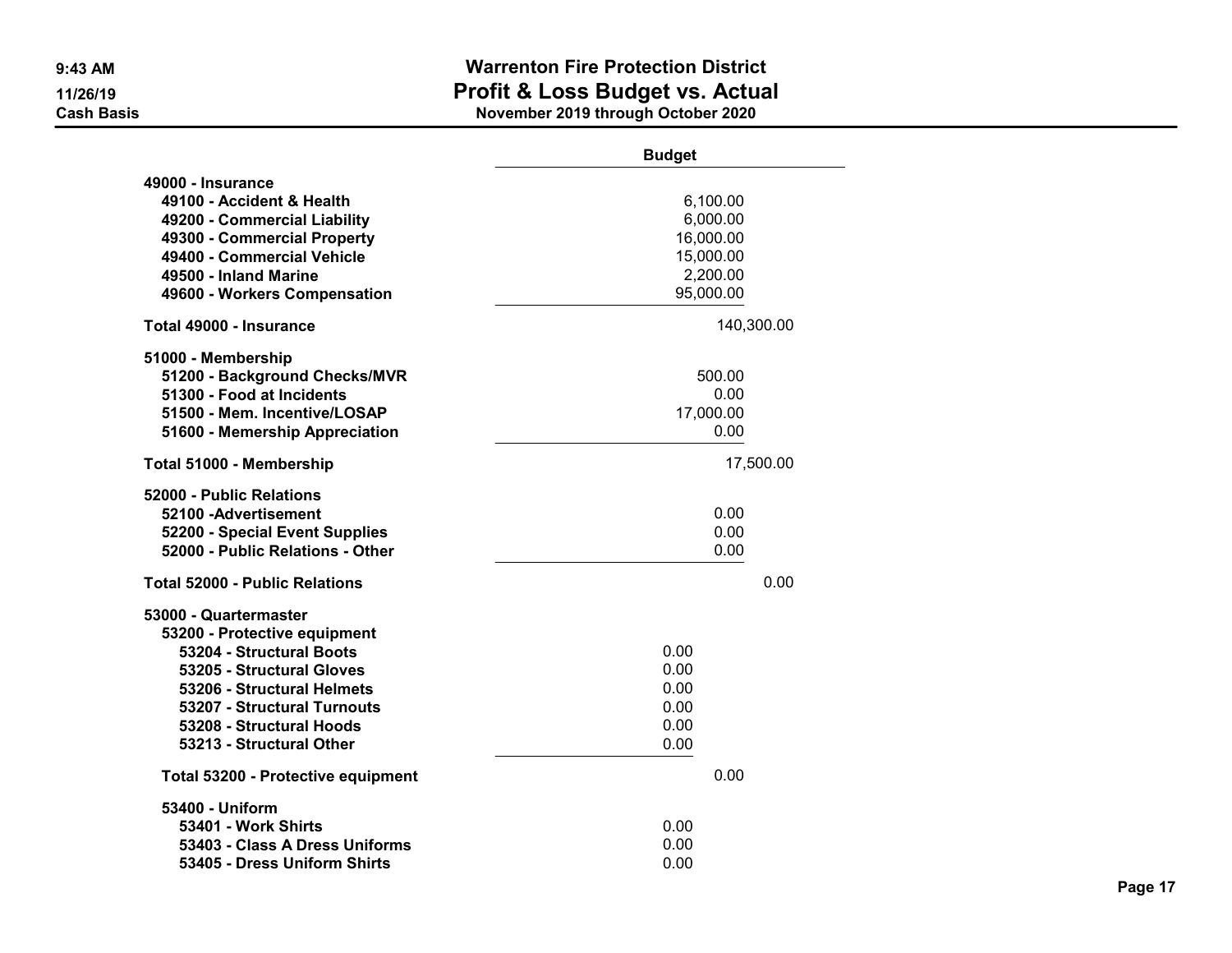|                                                                                       | <b>Budget</b>  |            |
|---------------------------------------------------------------------------------------|----------------|------------|
| 53407 - Uniforms (Full Time)                                                          |                |            |
| A. Hayeslip                                                                           | 600.00         |            |
| <b>B.</b> Garrison                                                                    | 600.00         |            |
| <b>B.</b> Owenby                                                                      | 600.00         |            |
| D. Tittel                                                                             | 600.00         |            |
| J. Dunn                                                                               | 600.00         |            |
| J. Yi                                                                                 | 600.00         |            |
| <b>M. Dabbs</b>                                                                       | 600.00         |            |
| M. Owenby                                                                             | 600.00         |            |
| <b>T. Anderson</b>                                                                    | 600.00         |            |
| T. Bailey                                                                             | 600.00         |            |
| 53407 - Uniforms (Full Time) - Other                                                  | 0.00           |            |
| Total 53407 - Uniforms (Full Time)                                                    | 6,000.00       |            |
| 53409 - Uncategorized Expense                                                         | 0.00           |            |
| Total 53400 - Uniform                                                                 | 6,000.00       |            |
| 53412 - EMS Supplies                                                                  | 2,000.00       |            |
| Total 53000 - Quartermaster                                                           |                | 8,000.00   |
| 54000 - Safety<br>54100 - Bottled water<br>54300 - On Scene Meals                     | 500.00<br>0.00 |            |
| Total 54000 - Safety                                                                  |                | 500.00     |
| 55000 - Other Committee Groups<br>55500 - Infection Control<br>55700 - Special Events | 150.00<br>0.00 |            |
| <b>Total 55000 - Other Committee Groups</b>                                           |                | 150.00     |
| <b>Total Comm. Operating Expense</b>                                                  |                | 197,710.00 |
| <b>Salaries &amp; Benefits</b><br><b>60000 - Salaries</b><br>60100 - Admin Asst       | 33,500.00      |            |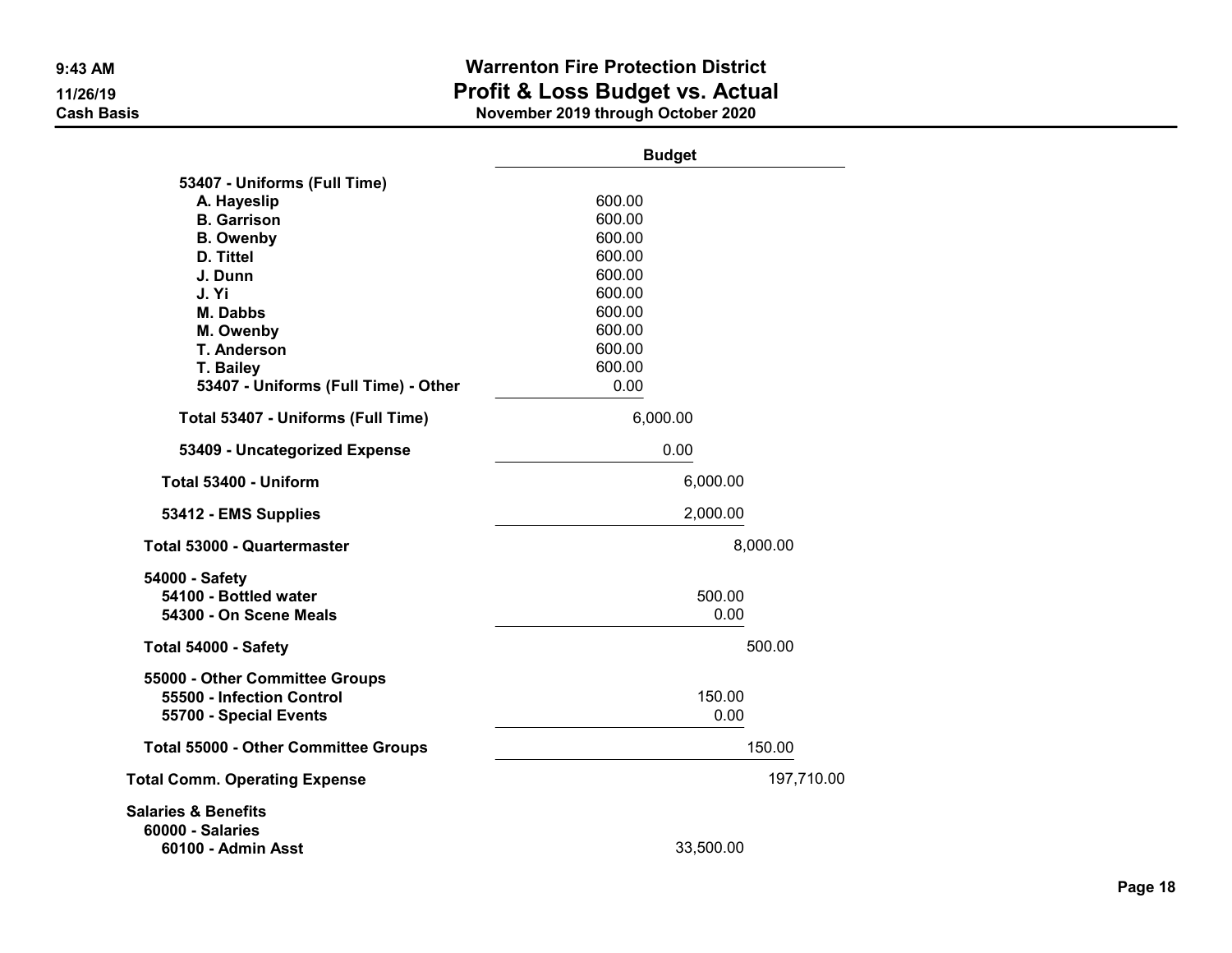|                                                    | <b>Budget</b>          |
|----------------------------------------------------|------------------------|
| 60200 - Captains                                   |                        |
| Captain 1                                          | 59,500.00              |
| <b>Captain 2</b>                                   | 59,500.00              |
| <b>Captain 3</b>                                   | 59,500.00              |
| Total 60200 - Captains                             | 178,500.00             |
| 60300 - District Board                             | 0.00                   |
| 60400 - District Fire Fighter                      |                        |
| FF #1                                              | 48,500.00              |
| FF #2                                              | 46,500.00              |
| FF #3                                              | 38,500.00              |
| <b>FF#4</b>                                        | 48,500.00              |
| FF #5<br>FF #6                                     | 46,500.00<br>46,500.00 |
|                                                    |                        |
| <b>Total 60400 - District Fire Fighter</b>         | 275,000.00             |
| 60500 - Fire Chief                                 | 75,000.00              |
| 60800 - Overtime                                   | 52,000.00              |
| 60900 - Holiday Pay                                | 1,800.00               |
| 60910 - Out of Class                               | 4,000.00               |
| 60911 - Apparatus Mnt                              | 5,000.00               |
| Total 60000 - Salaries                             | 624,800.00             |
| 61000 - Benefits & Taxes                           |                        |
| <b>61100 - Pension</b><br>61200 - Health Insurance | 50,000.00              |
| 61201 - Health Care Reimburse                      | 6,500.00               |
| 61202 - Health Insurance                           | 132,000.00             |
| Total 61200 - Health Insurance                     | 138,500.00             |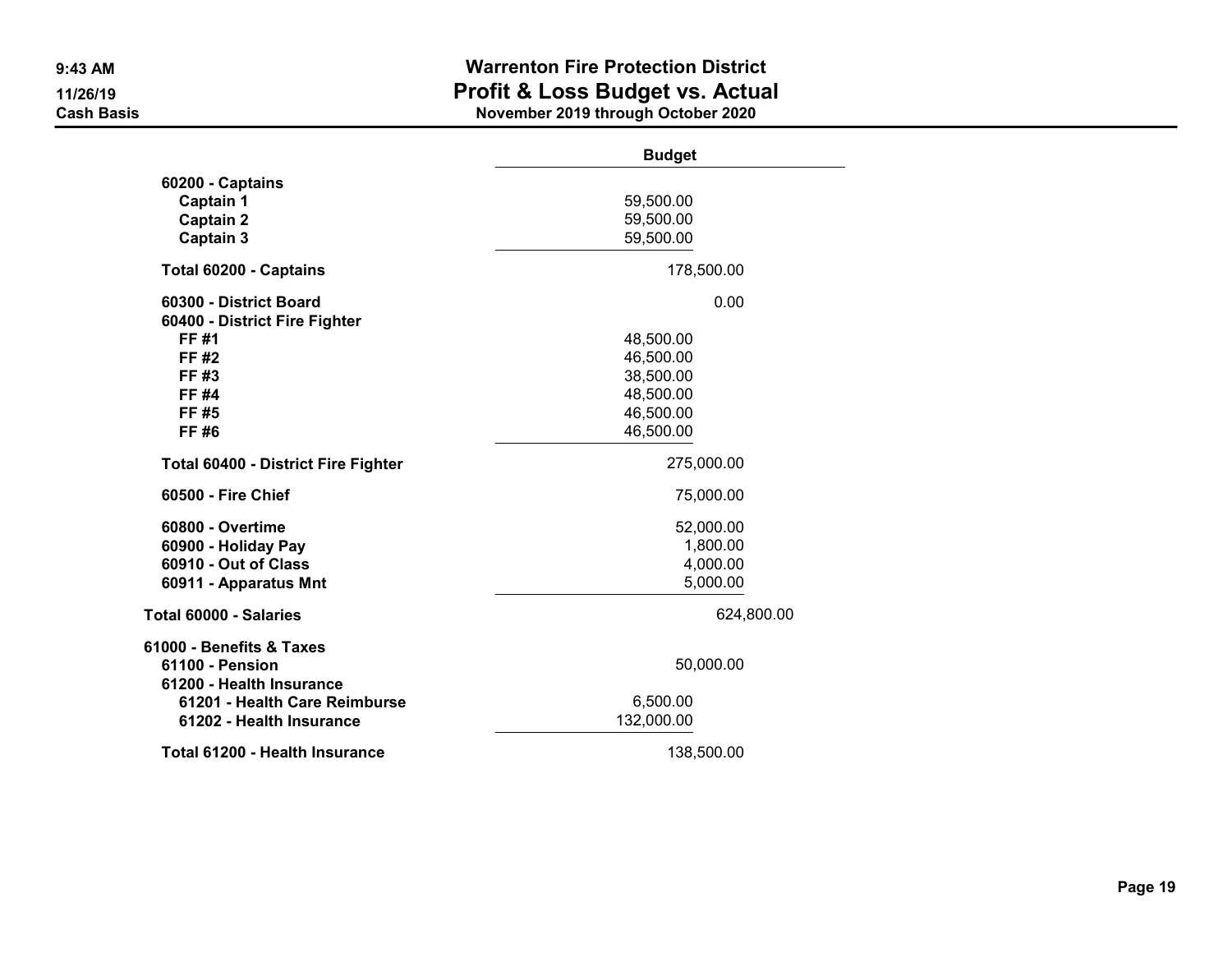|                                                                                                | <b>Budget</b>                     |              |
|------------------------------------------------------------------------------------------------|-----------------------------------|--------------|
| 61300 - Payroll taxes<br>61301 - SUI Company<br>61302 - SS Company<br>61304 - Medicare Company | 1,255.50<br>40,000.00<br>9,000.00 |              |
| Total 61300 - Payroll taxes                                                                    | 50,255.50                         |              |
| Total 61000 - Benefits & Taxes                                                                 | 238,755.50                        |              |
| <b>Total Salaries &amp; Benefits</b>                                                           |                                   | 863,555.50   |
| <b>Total Expense</b>                                                                           |                                   | 1,263,789.50 |
| <b>Net Ordinary Income</b>                                                                     |                                   | 6,701.27     |
| <b>Other Income/Expense</b><br><b>Other Expense</b><br><b>Other Expense</b>                    |                                   | 0.00         |
| <b>Total Other Expense</b>                                                                     |                                   | 0.00         |
| <b>Net Other Income</b>                                                                        |                                   | 0.00         |
| Net Income                                                                                     |                                   | 6,701.27     |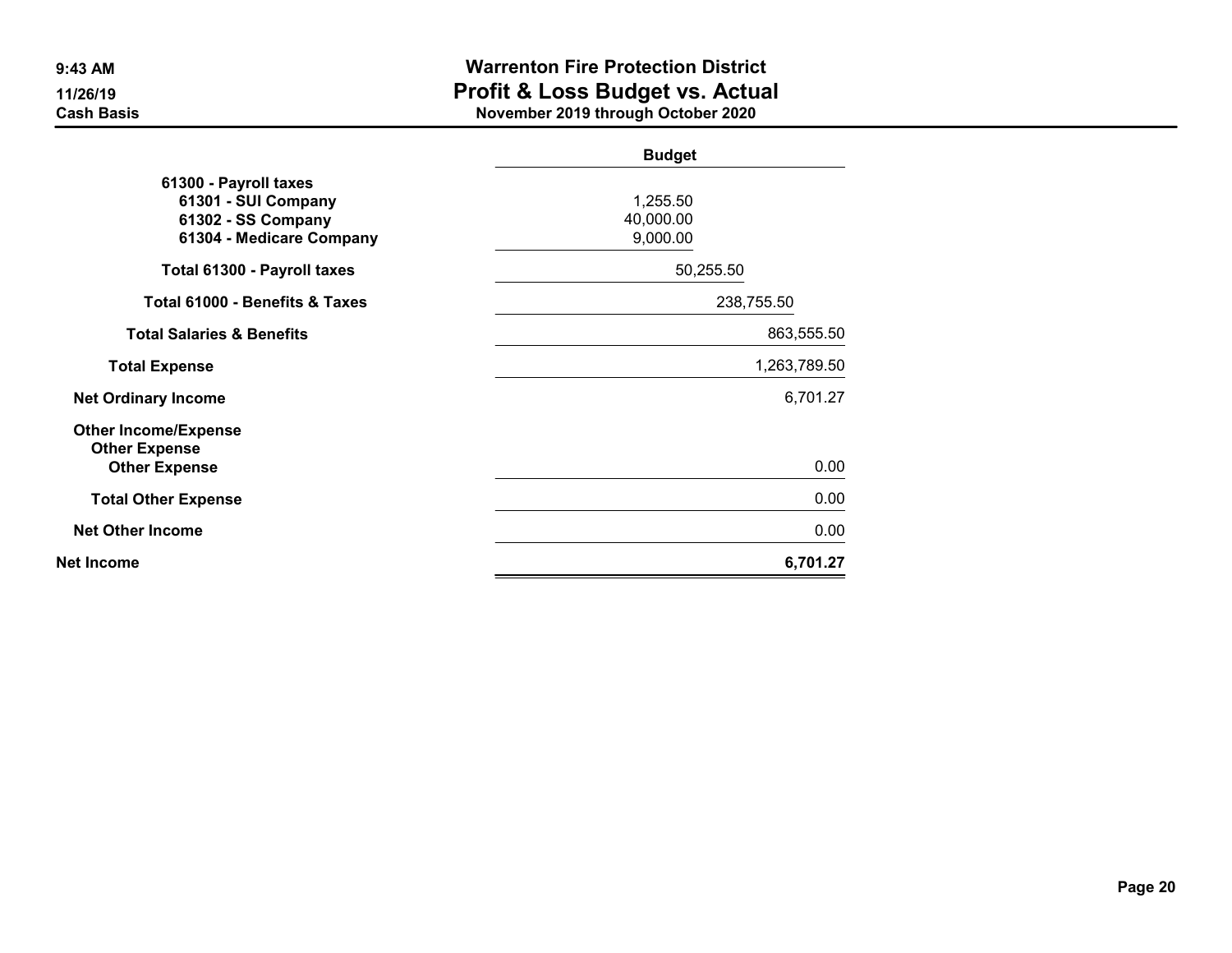|                                 | % of Budget |
|---------------------------------|-------------|
| <b>Ordinary Income/Expense</b>  |             |
| <b>Income</b>                   |             |
| 10000 - Income from Taxes       |             |
| 10100 - Lincoln County          | 0.0%        |
| 10200 - Warren County           | 0.2%        |
| 10300 - TIF Income              | 0.0%        |
| Total 10000 - Income from Taxes | 0.2%        |
| 10300 - Misc. Income            |             |
| 10301 - Basement Rental         | 0.0%        |
| 10303 - Cash on Hand End of Yr  | 100.0%      |
| 10305 - Donations               | 0.0%        |
| 10308 - Grants In Lieu of Taxes | 0.0%        |
| 10312 - Interest Income         | 0.0%        |
| 10314 - Other Income            | 0.0%        |
| 10315 - Permit Fees             | 11.1%       |
| 10316 - Sale of asset           | 0.0%        |
| 10317 - Financial Institute Tax | 0.0%        |
| 10320 - Cost Recovery           | 12.7%       |
| 10321 - Training Classes        | 0.0%        |
| 10300 - Misc. Income - Other    | 0.0%        |
| Total 10300 - Misc. Income      | 173.6%      |
| <b>Total Income</b>             | 9.0%        |
| <b>Gross Profit</b>             | 9.0%        |
| <b>Expense</b>                  |             |
| 56000 - District Expenses       |             |
| 56100 - Operating Expenses      |             |
| 56102 - Audit of Accounts       | 0.0%        |
| 56103 - Election Costs          | 0.0%        |
| 56104 - Legal Services          | 3.3%        |
| 56105 - Operating Expenses      | 13.7%       |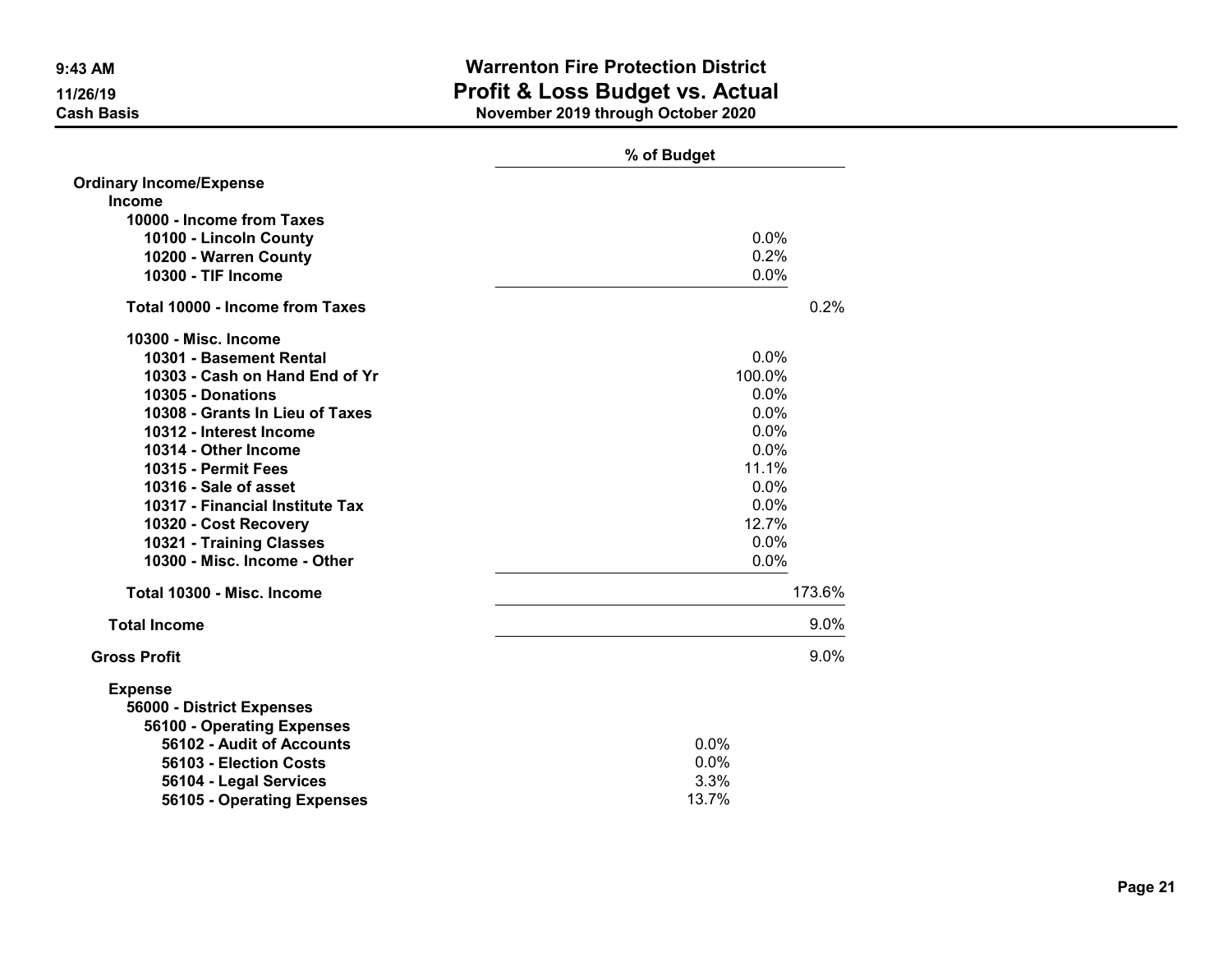|                                                                      | % of Budget  |       |         |
|----------------------------------------------------------------------|--------------|-------|---------|
| 56106 - Credit Card Processing<br>56100 - Operating Expenses - Other | 0.0%<br>0.0% |       |         |
| <b>Total 56100 - Operating Expenses</b>                              |              | 4.4%  |         |
| 56400 - Building Payments<br>56402 - Payment on Station #2           | 0.0%         |       |         |
| <b>Total 56400 - Building Payments</b>                               |              | 0.0%  |         |
| <b>Total 56000 - District Expenses</b>                               |              |       | $0.4\%$ |
| 57000 - Line Item Budget<br>57100 - Office Equipment/Admin.          |              |       |         |
| 57101 - Emergency Reporting                                          | 0.0%         |       |         |
| 57103 - Information Technology                                       | 35.3%        |       |         |
| 57104 - Office Furniture                                             | 0.0%         |       |         |
| 57105 - Office Supplies                                              | 5.3%         |       |         |
| 57106 - Photocopier Support                                          | 12.2%        |       |         |
| 57107 - Postage & Mail Support                                       | 6.1%         |       |         |
| 57108 - Sattelite TV                                                 | 11.4%        |       |         |
| 57109 - Web Site                                                     | 0.0%         |       |         |
| 57110 - Internet Access                                              | 11.4%        |       |         |
| Total 57100 - Office Equipment/Admin.                                |              | 13.8% |         |
| 57200 - Prof. Dues & Subs.                                           |              |       |         |
| 57202 - FFAM                                                         | 0.0%         |       |         |
| 57206 - St. Chas. Cty. HAZMAT                                        | 0.0%         |       |         |
| 57208 - Warrenton Chamber                                            | 100.0%       |       |         |
| 57209 - Amazon Prime                                                 | 0.0%         |       |         |
| 57210 - NASASP                                                       | 0.0%         |       |         |
| 57211 - Sam's Club                                                   | 0.0%         |       |         |
| Total 57200 - Prof. Dues & Subs.                                     |              | 5.2%  |         |
| 57300 - Utilities                                                    |              |       |         |
| 57301 - Alarm Monitoring                                             | 18.7%        |       |         |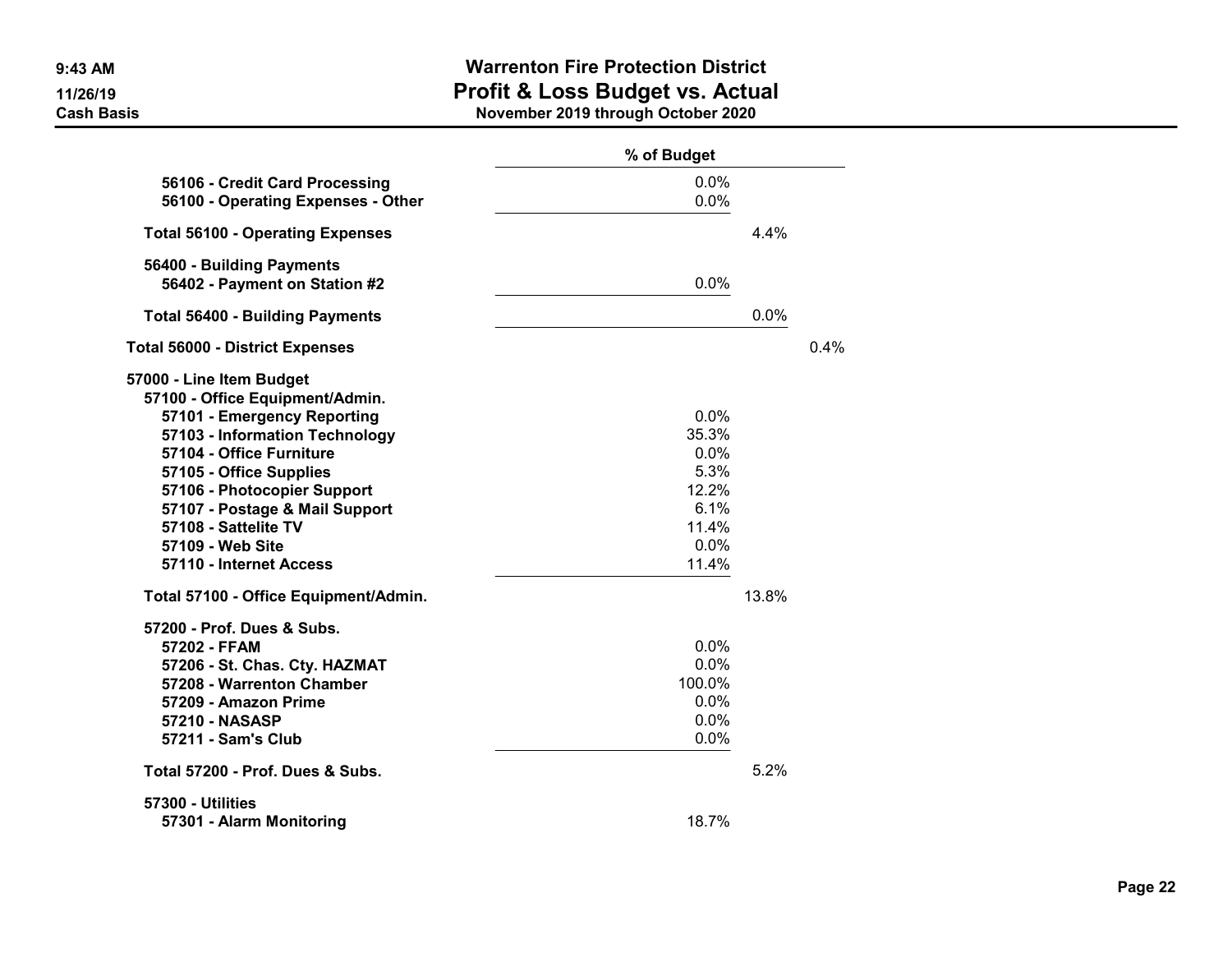|                                | % of Budget |      |       |
|--------------------------------|-------------|------|-------|
| 57302 - Gas/Electric           |             |      |       |
| <b>Station #1 - Electric</b>   | 7.3%        |      |       |
| <b>Station #1 - Gas</b>        | 6.0%        |      |       |
| <b>Station #2 - Electric</b>   | 7.3%        |      |       |
| <b>Station #2 - Gas</b>        | 8.8%        |      |       |
| <b>Station #3 - Electric</b>   | 8.5%        |      |       |
| <b>Station #3 - Gas</b>        | 9.9%        |      |       |
| <b>Station #4 - Electric</b>   | 100.0%      |      |       |
| <b>Station #4 - Gas</b>        | 100.0%      |      |       |
| <b>Storage Building/Hanger</b> | 100.0%      |      |       |
| Total 57302 - Gas/Electric     | 7.9%        |      |       |
| 57303 - Telephone              | 12.6%       |      |       |
| 57304 - Waste Disposal         | 12.2%       |      |       |
| 57305 - Water/sewer            |             |      |       |
| <b>Station #1 Water/Sewer</b>  | 7.6%        |      |       |
| <b>Station #2 Water/Sewer</b>  | 8.0%        |      |       |
| <b>Station #3 Sewer</b>        | 9.6%        |      |       |
| <b>Station #4 Water/Sewer</b>  | 100.0%      |      |       |
| Total 57305 - Water/sewer      | 9.4%        |      |       |
| Total 57300 - Utilities        |             | 9.1% |       |
| Total 57000 - Line Item Budget |             |      | 10.2% |
| <b>Comm. Operating Expense</b> |             |      |       |
| 42000 - Buildings & Grounds    |             |      |       |
| 42100 - Janitorial Supplies    | 27.6%       |      |       |
| 42200 - Fire Systems Testing   | 0.0%        |      |       |
| 42300 - General maintenance    |             |      |       |
| <b>Station #1</b>              | 100.0%      |      |       |
| <b>Station #2</b>              | 100.0%      |      |       |
| <b>Station #3</b>              | 0.0%        |      |       |
| <b>Station #4</b>              | 0.0%        |      |       |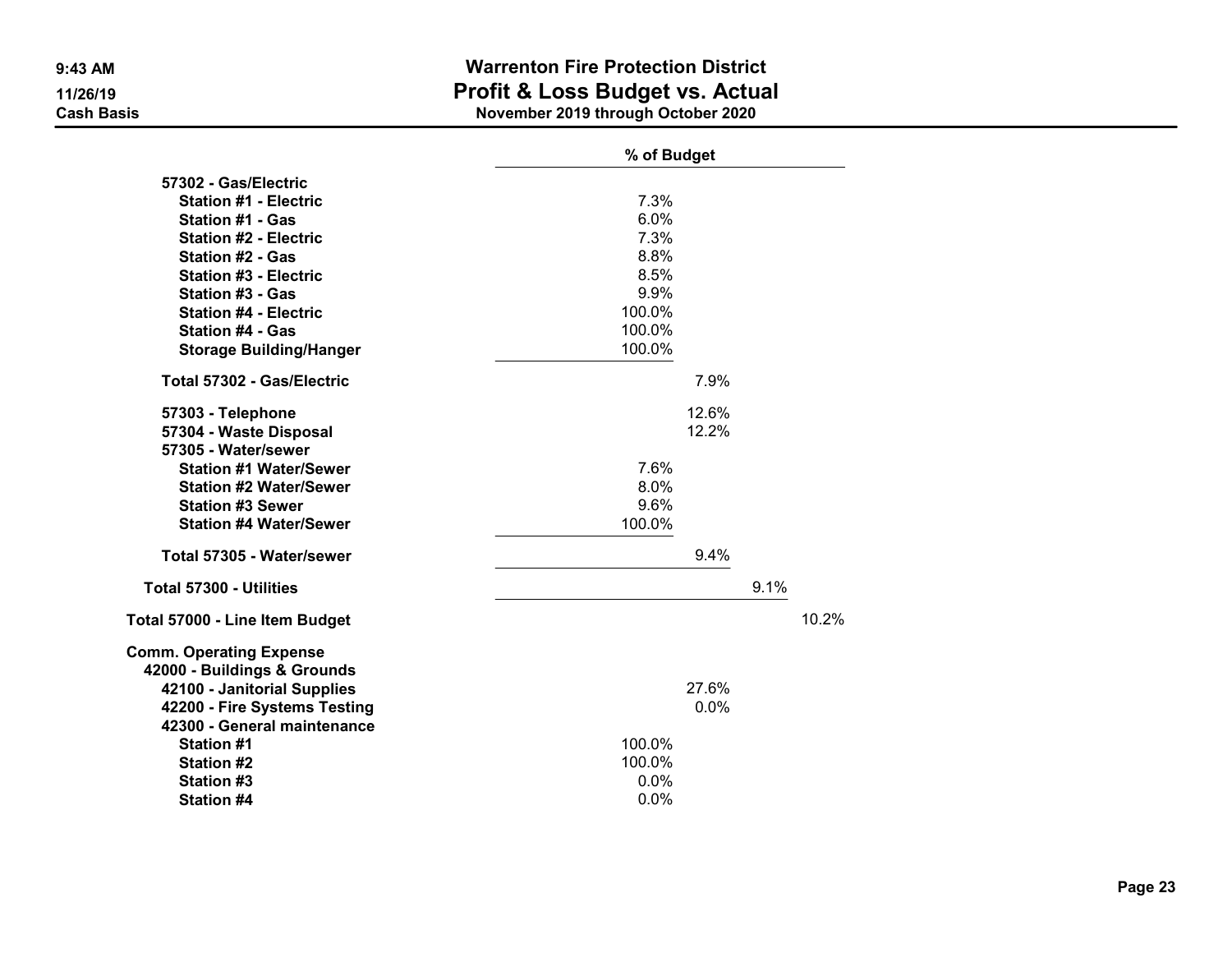|                                                                                                                                                          | % of Budget                   |        |
|----------------------------------------------------------------------------------------------------------------------------------------------------------|-------------------------------|--------|
| <b>Storage Bldg/Hanger</b><br>42300 - General maintenance - Other                                                                                        | 0.0%<br>0.0%                  |        |
| Total 42300 - General maintenance                                                                                                                        | 100.0%                        |        |
| 42400 - Lawn maintenance<br>42500 - Pest control<br>42700 - Snow removal<br>42800 - Station Equipment                                                    | 0.0%<br>0.0%<br>19.1%<br>0.0% |        |
| 42000 - Buildings & Grounds - Other                                                                                                                      | 0.0%                          |        |
| Total 42000 - Buildings & Grounds                                                                                                                        |                               | 24.9%  |
| 43000 - Communications<br>43100 - Equipment Repairs<br>43101 - Mobile/Base Radios<br>43104 - Batteries                                                   | 100.0%<br>7.0%                |        |
| <b>Total 43100 - Equipment Repairs</b>                                                                                                                   | 161.3%                        |        |
| 43200 - New Purchases                                                                                                                                    | 0.0%                          |        |
| <b>Total 43000 - Communications</b>                                                                                                                      |                               | 161.3% |
| 45000 - Education & Training<br>45400 - FFI & II Course<br>45403 - Course Materials<br>45404 - FFI & II Other Expense<br>45400 - FFI & II Course - Other | 0.0%<br>0.0%<br>0.0%          |        |
| Total 45400 - FFI & II Course                                                                                                                            | 0.0%                          |        |
| 45500 - In-house training                                                                                                                                | $0.0\%$                       |        |
| 45600 - Uncategorized Expense                                                                                                                            | 0.0%                          |        |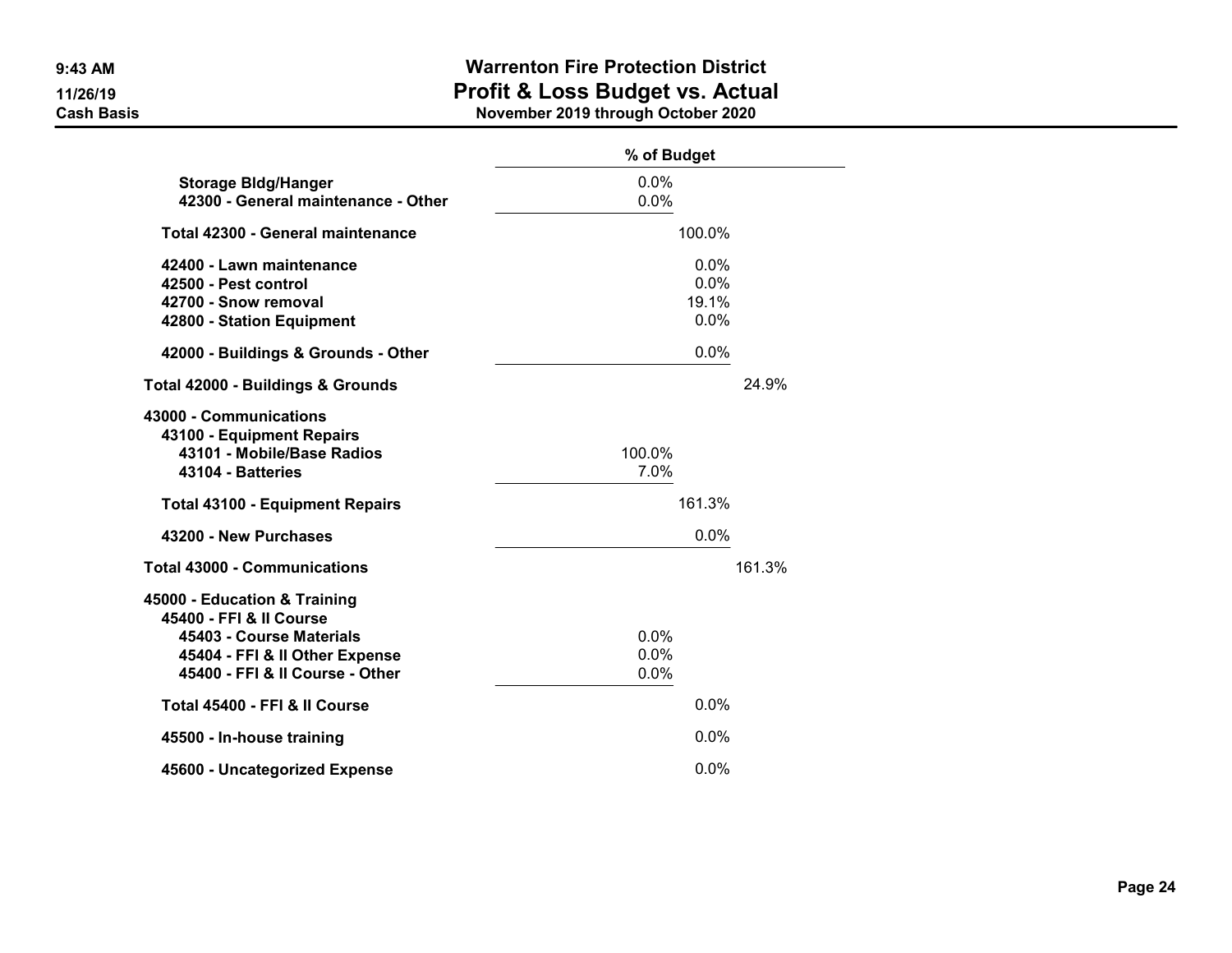|                                                                                                                                                                   | % of Budget                                                     |      |
|-------------------------------------------------------------------------------------------------------------------------------------------------------------------|-----------------------------------------------------------------|------|
| 45700 - Professional Developmnt<br>45702 - MUFRTI WFS<br>45705 - Tech Rescue Classes<br>45708 - Prof. Develop. - Other<br>45700 - Professional Developmnt - Other | 0.0%<br>0.0%<br>0.0%<br>0.0%                                    |      |
| <b>Total 45700 - Professional Developmnt</b>                                                                                                                      | 0.0%                                                            |      |
| 45000 - Education & Training - Other                                                                                                                              | 0.0%                                                            |      |
| <b>Total 45000 - Education &amp; Training</b>                                                                                                                     |                                                                 | 0.0% |
| 46000 - Equipment & Maintenance<br>46300 - Hand Tools & Shop Equip                                                                                                | 100.0%                                                          |      |
| 46400 - Apparatus Equipment<br>46402 - Tech. Rescue Equipment<br>46403 - Haz-Mat Equipment<br>46405 - Class A Foam<br>46400 - Apparatus Equipment - Other         | 0.0%<br>0.0%<br>0.0%<br>0.0%                                    |      |
| <b>Total 46400 - Apparatus Equipment</b>                                                                                                                          | 0.0%                                                            |      |
| 46500 - Fuel<br>46600 - Uncategorized Expense<br>46700 - General Maintenance                                                                                      | 12.3%<br>0.0%                                                   |      |
| 1400<br>1414<br>1418<br>1419<br>1422<br>1424<br>1428<br>1434                                                                                                      | 0.0%<br>100.0%<br>0.0%<br>0.0%<br>0.0%<br>35.9%<br>0.0%<br>0.0% |      |
| 1449<br>1498 - Kubota UTV<br>1499<br><b>Apparatus Equipment</b>                                                                                                   | 0.0%<br>0.0%<br>0.0%<br>0.0%                                    |      |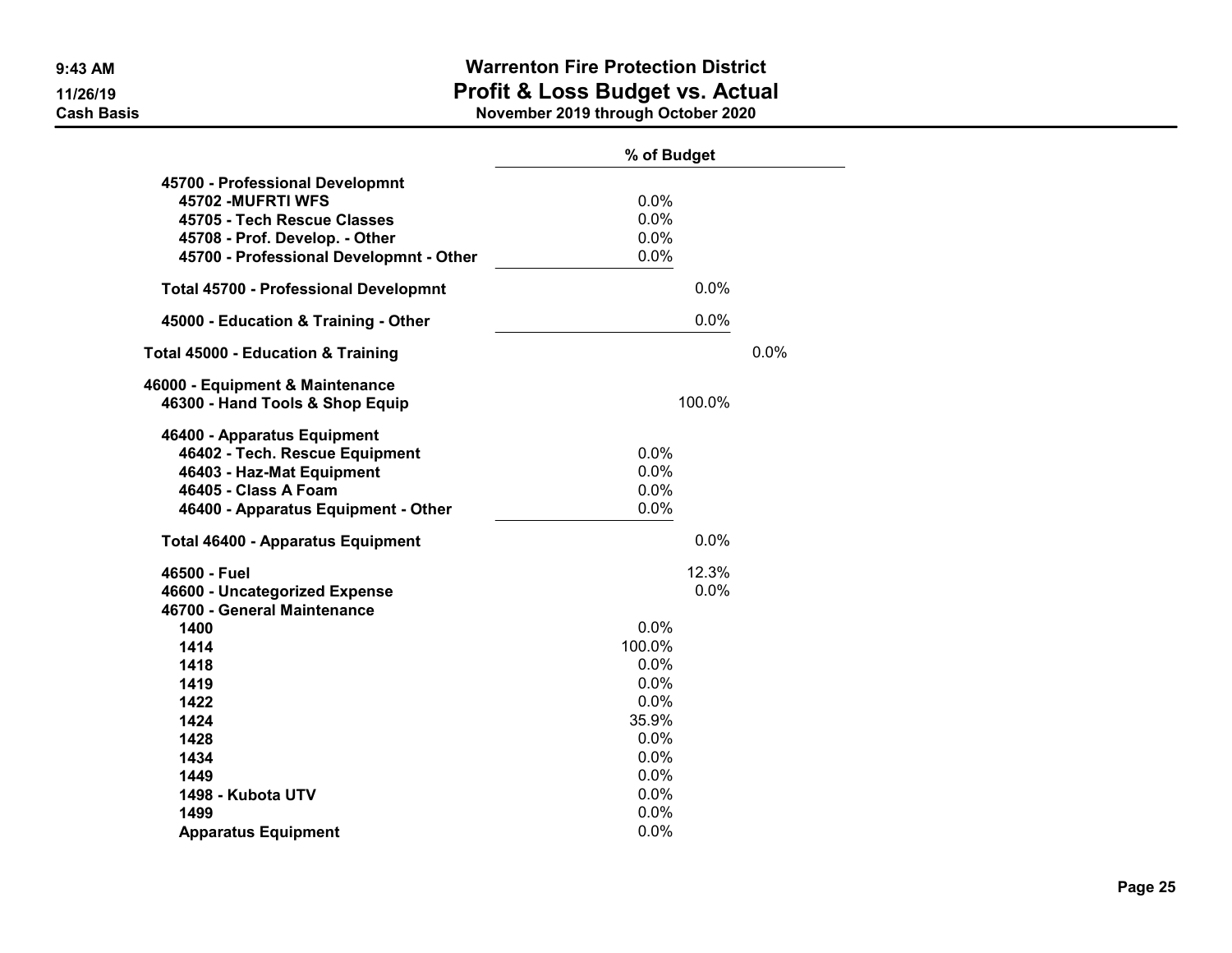|                                                                                                                                                                                                    | % of Budget                                    |       |  |
|----------------------------------------------------------------------------------------------------------------------------------------------------------------------------------------------------|------------------------------------------------|-------|--|
| <b>Breathing Air Compressor</b><br>Haz-Mat 3<br><b>Lawn Equipment</b><br><b>SCBA's</b><br><b>Small Equipment</b><br>46700 - General Maintenance - Other                                            | 0.0%<br>0.0%<br>0.0%<br>0.0%<br>0.0%<br>100.0% |       |  |
| <b>Total 46700 - General Maintenance</b>                                                                                                                                                           | 50.9%                                          |       |  |
| 46701 - Shop Supplies<br>46800 - Hose/Nozzles/Appliances<br>46000 - Equipment & Maintenance - Other                                                                                                | 0.0%<br>0.0%<br>$0.0\%$                        |       |  |
| Total 46000 - Equipment & Maintenance                                                                                                                                                              |                                                | 23.5% |  |
| 47000 - Fire Prevention<br>47100 - BCO Salary<br>47110 - Office Supplies<br>47500 - Fire Code Organizations<br>47501 - NFPA Code Subscription<br>47502 - NFPA Membership<br>47503 - ICC Membership | 14.5%<br>0.0%<br>0.0%<br>0.0%<br>0.0%          |       |  |
| <b>Total 47500 - Fire Code Organizations</b>                                                                                                                                                       | 0.0%                                           |       |  |
| 47800 - Fire Prevention<br>47802 - Open House<br>47803 - Printing/Advertisements<br>47804 - Smoke Detector Program<br>47805- Fire Prevention Week                                                  | 100.0%<br>$0.0\%$<br>0.0%<br>0.0%              |       |  |
| <b>Total 47800 - Fire Prevention</b>                                                                                                                                                               | 323.0%                                         |       |  |
| <b>Total 47000 - Fire Prevention</b>                                                                                                                                                               |                                                | 15.1% |  |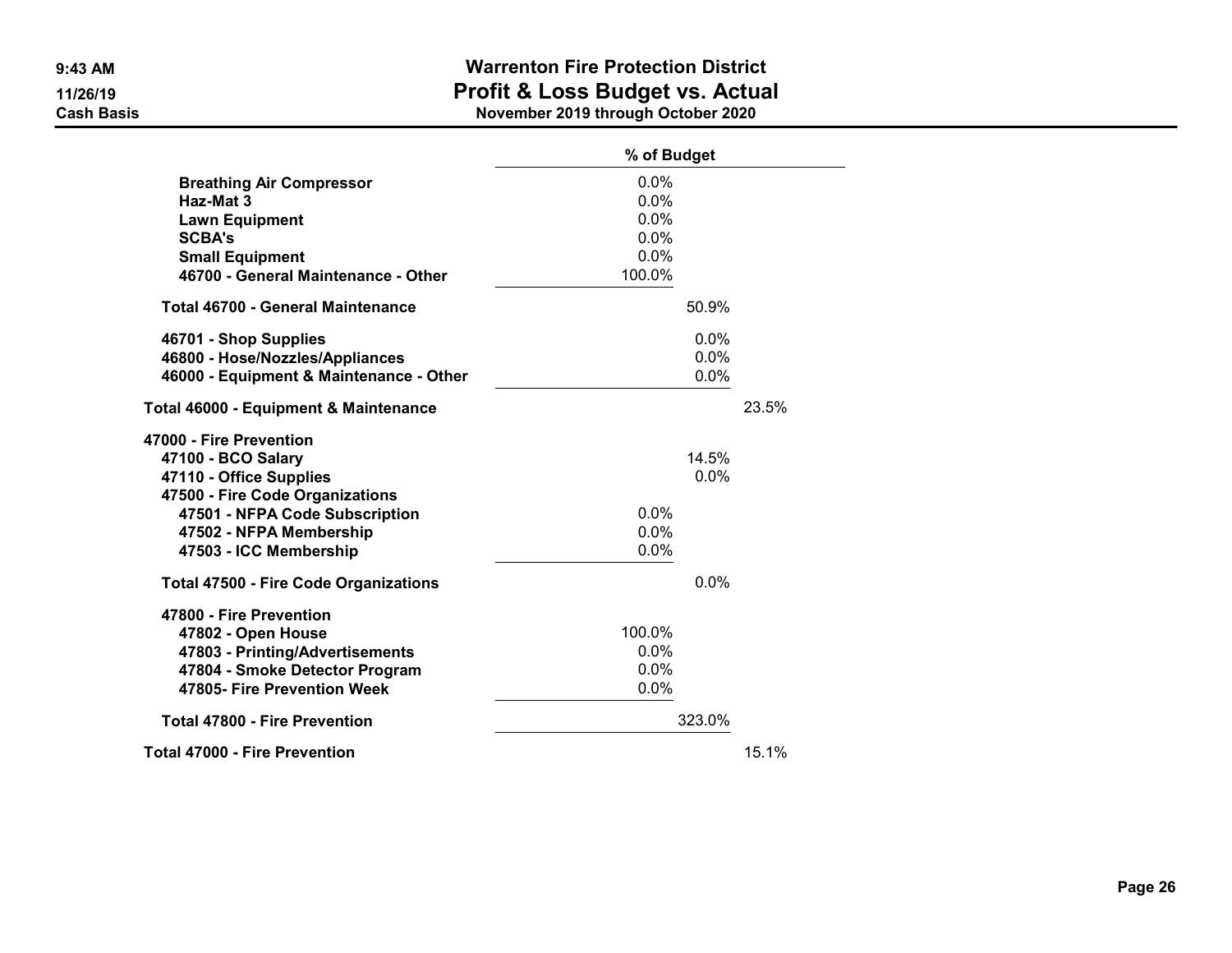|                                       | % of Budget  |  |  |
|---------------------------------------|--------------|--|--|
| 49000 - Insurance                     |              |  |  |
| 49100 - Accident & Health             | 0.0%         |  |  |
| 49200 - Commercial Liability          | 0.0%         |  |  |
| 49300 - Commercial Property           | 0.0%         |  |  |
| 49400 - Commercial Vehicle            | 0.0%         |  |  |
| 49500 - Inland Marine                 | 0.0%         |  |  |
| 49600 - Workers Compensation          | 21.8%        |  |  |
| Total 49000 - Insurance               | 14.7%        |  |  |
| 51000 - Membership                    |              |  |  |
| 51200 - Background Checks/MVR         | 7.9%         |  |  |
| 51300 - Food at Incidents             | 0.0%         |  |  |
| 51500 - Mem. Incentive/LOSAP          | 0.0%<br>0.0% |  |  |
| 51600 - Memership Appreciation        |              |  |  |
| Total 51000 - Membership              | 0.2%         |  |  |
| 52000 - Public Relations              |              |  |  |
| 52100 - Advertisement                 | 0.0%         |  |  |
| 52200 - Special Event Supplies        | 100.0%       |  |  |
| 52000 - Public Relations - Other      | 0.0%         |  |  |
| <b>Total 52000 - Public Relations</b> | 100.0%       |  |  |
| 53000 - Quartermaster                 |              |  |  |
| 53200 - Protective equipment          |              |  |  |
| 53204 - Structural Boots              | 0.0%         |  |  |
| 53205 - Structural Gloves             | 0.0%         |  |  |
| 53206 - Structural Helmets            | 0.0%         |  |  |
| 53207 - Structural Turnouts           | 0.0%         |  |  |
| 53208 - Structural Hoods              | 0.0%         |  |  |
| 53213 - Structural Other              | 0.0%         |  |  |
| Total 53200 - Protective equipment    | 0.0%         |  |  |
| 53400 - Uniform                       |              |  |  |
| 53401 - Work Shirts                   | 0.0%         |  |  |
| 53403 - Class A Dress Uniforms        | 0.0%         |  |  |
| 53405 - Dress Uniform Shirts          | 0.0%         |  |  |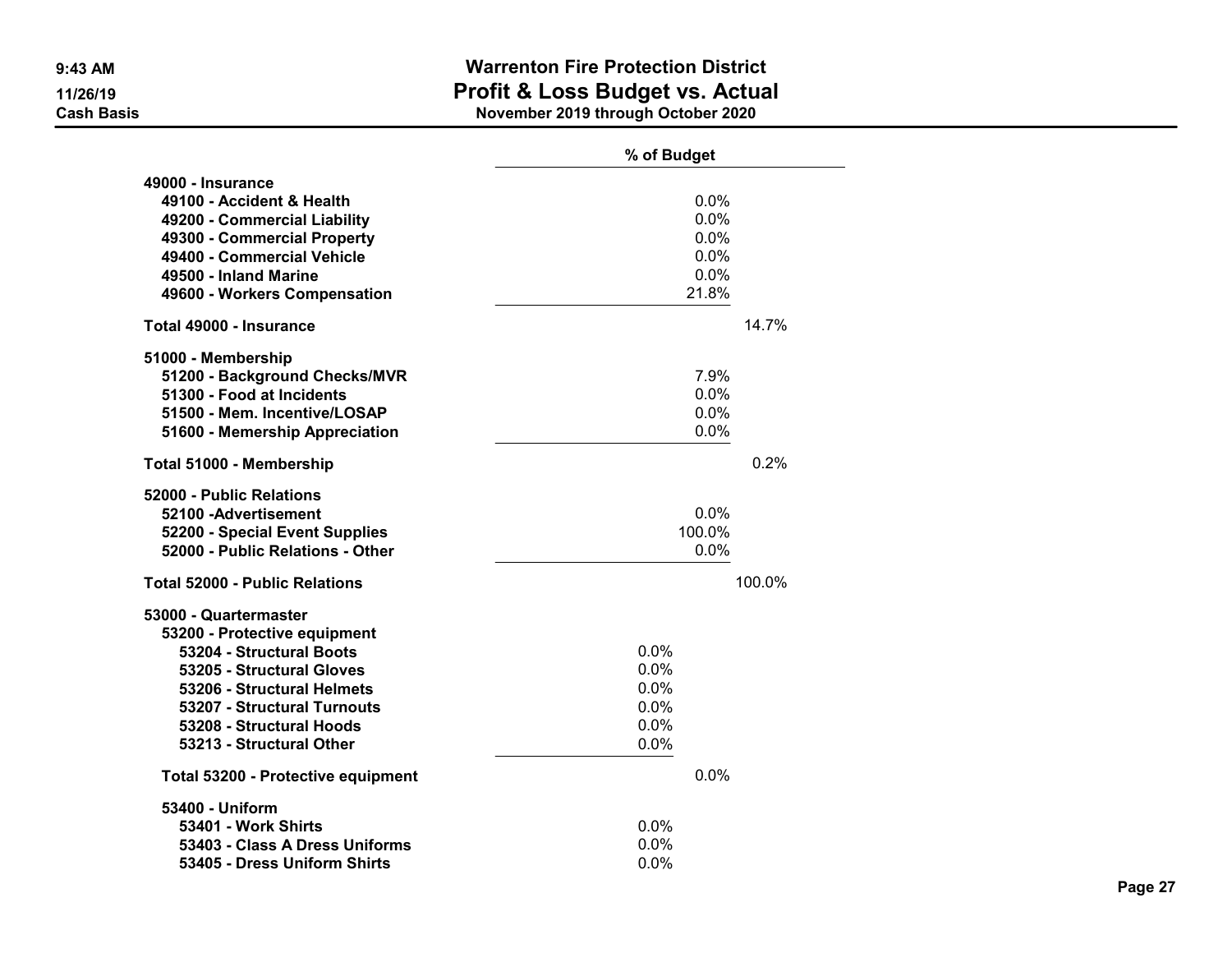|                                                     | % of Budget |      |              |      |       |
|-----------------------------------------------------|-------------|------|--------------|------|-------|
| 53407 - Uniforms (Full Time)                        |             |      |              |      |       |
| A. Hayeslip                                         | 0.0%        |      |              |      |       |
| <b>B.</b> Garrison                                  | 0.0%        |      |              |      |       |
| <b>B.</b> Owenby                                    | 0.0%        |      |              |      |       |
| D. Tittel                                           | 0.0%        |      |              |      |       |
| J. Dunn                                             | 0.0%        |      |              |      |       |
| J. Yi                                               | 31.2%       |      |              |      |       |
| <b>M. Dabbs</b>                                     | 20.0%       |      |              |      |       |
| M. Owenby                                           | 0.0%        |      |              |      |       |
| <b>T. Anderson</b>                                  | 0.0%        |      |              |      |       |
| T. Bailey                                           | 20.0%       |      |              |      |       |
| 53407 - Uniforms (Full Time) - Other                | 0.0%        |      |              |      |       |
| Total 53407 - Uniforms (Full Time)                  |             | 7.1% |              |      |       |
| 53409 - Uncategorized Expense                       |             | 0.0% |              |      |       |
| Total 53400 - Uniform                               |             |      | 7.1%         |      |       |
| 53412 - EMS Supplies                                |             |      | 0.0%         |      |       |
| <b>Total 53000 - Quartermaster</b>                  |             |      |              | 5.3% |       |
| 54000 - Safety<br>54100 - Bottled water             |             |      | 2.5%         |      |       |
| 54300 - On Scene Meals                              |             |      | 0.0%         |      |       |
| Total 54000 - Safety                                |             |      |              | 2.5% |       |
| 55000 - Other Committee Groups                      |             |      |              |      |       |
| 55500 - Infection Control<br>55700 - Special Events |             |      | 0.0%<br>0.0% |      |       |
| <b>Total 55000 - Other Committee Groups</b>         |             |      |              | 0.0% |       |
| <b>Total Comm. Operating Expense</b>                |             |      |              |      | 14.4% |
|                                                     |             |      |              |      |       |
| <b>Salaries &amp; Benefits</b>                      |             |      |              |      |       |
| <b>60000 - Salaries</b><br>60100 - Admin Asst       |             |      | 11.5%        |      |       |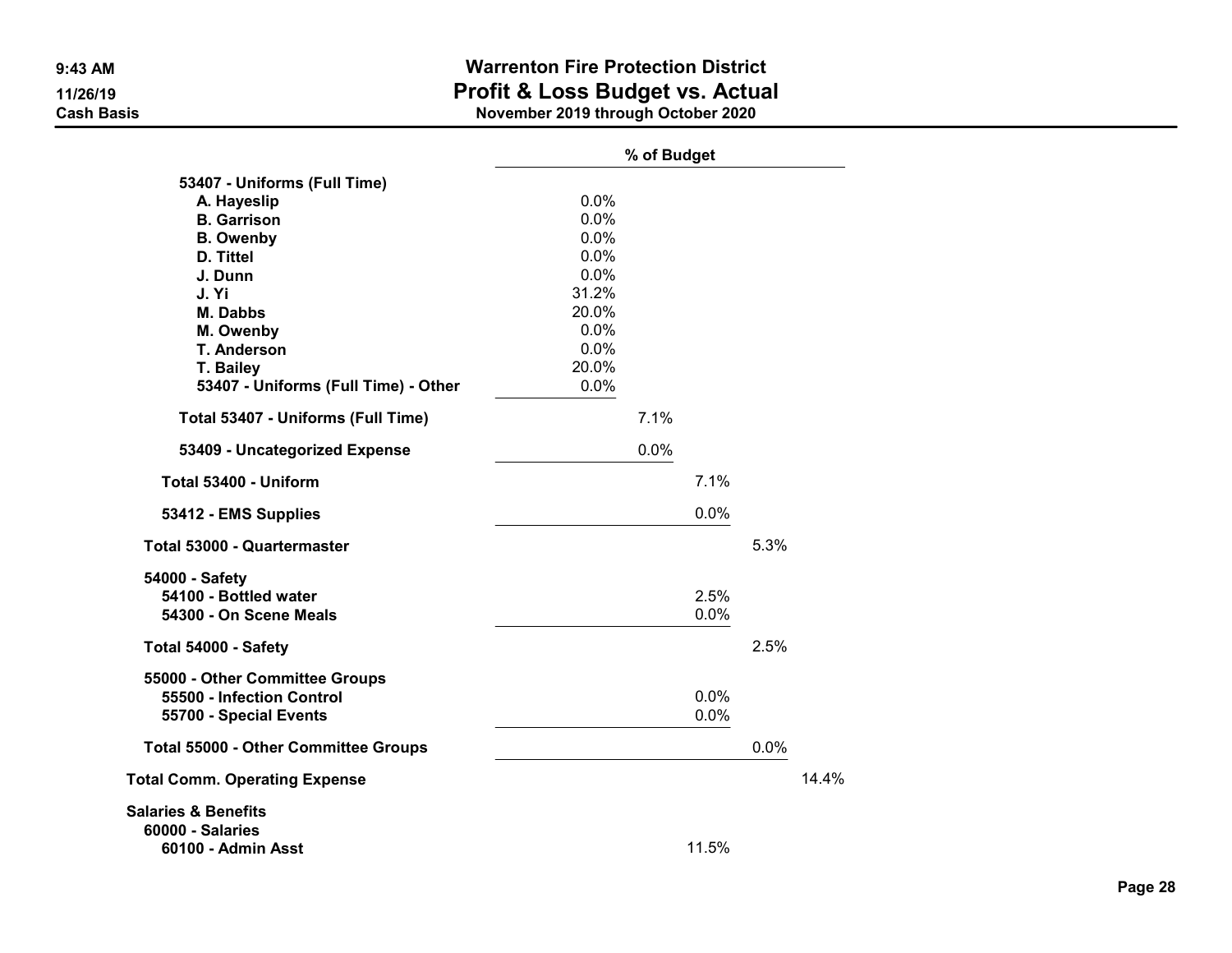|                                     | % of Budget |       |
|-------------------------------------|-------------|-------|
| 60200 - Captains                    |             |       |
| Captain 1                           | 11.5%       |       |
| <b>Captain 2</b>                    | 11.5%       |       |
| <b>Captain 3</b>                    | 11.5%       |       |
| Total 60200 - Captains              |             | 11.5% |
| 60300 - District Board              |             | 0.0%  |
| 60400 - District Fire Fighter       |             |       |
| FF #1                               | 11.5%       |       |
| FF #2                               | 11.5%       |       |
| FF #3                               | 14.5%       |       |
| FF #4                               | 11.5%       |       |
| FF #5                               | 11.5%       |       |
| FF #6                               | 11.5%       |       |
| Total 60400 - District Fire Fighter |             | 11.9% |
| 60500 - Fire Chief                  |             | 11.5% |
| 60800 - Overtime                    |             | 26.4% |
| 60900 - Holiday Pay                 |             | 0.0%  |
| 60910 - Out of Class                |             | 2.4%  |
| 60911 - Apparatus Mnt               |             | 24.5% |
| Total 60000 - Salaries              |             | 13.0% |
| 61000 - Benefits & Taxes            |             |       |
| 61100 - Pension                     |             | 15.0% |
| 61200 - Health Insurance            | 3.3%        |       |
| 61201 - Health Care Reimburse       |             |       |
| 61202 - Health Insurance            | 7.1%        |       |
| Total 61200 - Health Insurance      |             | 6.9%  |